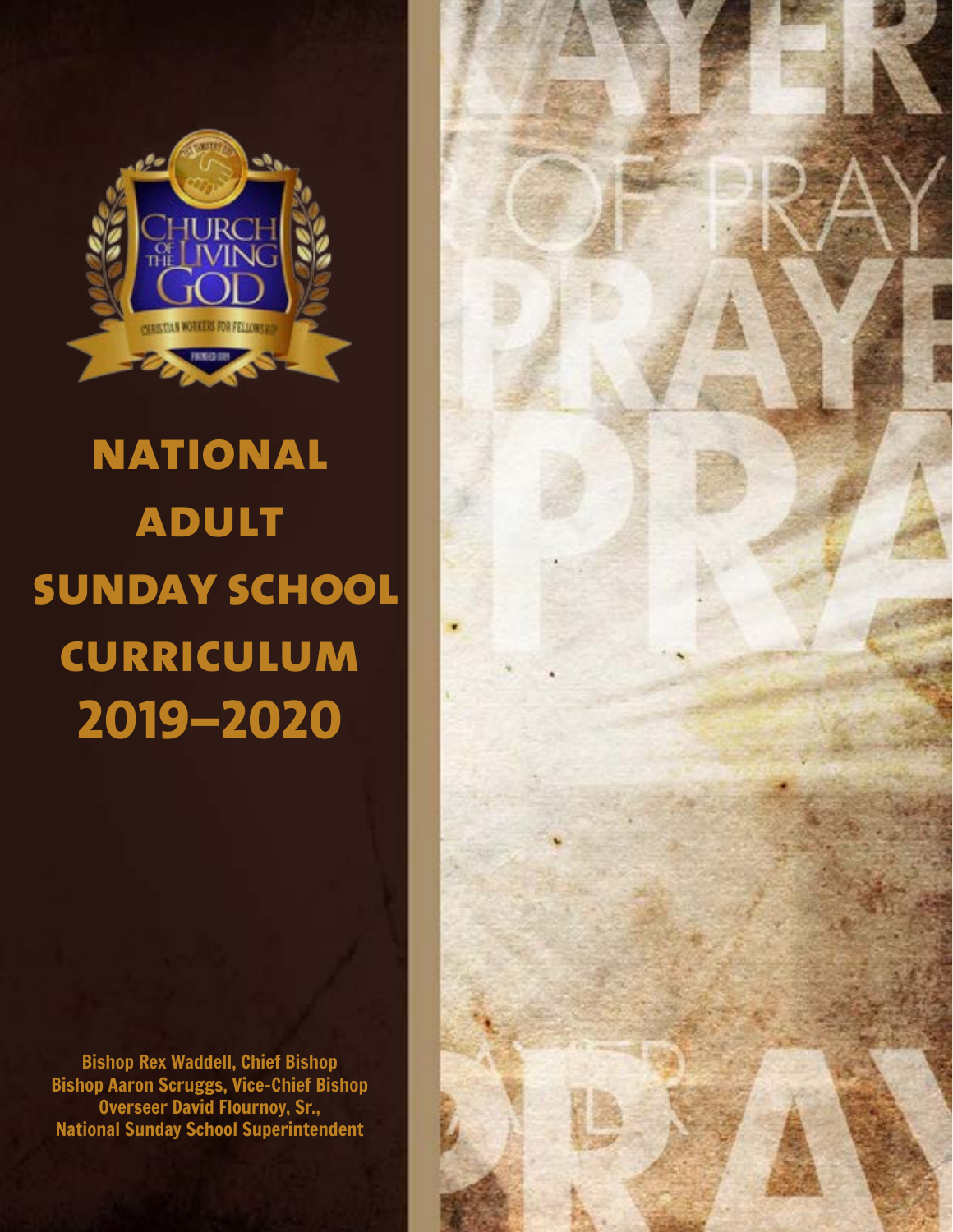

**OFFICE OF THE CHIEF BISHOP** Church of the Living God (C.W.F.F.) 8901 Pleasant View Drive Fairview Heights, Illinois 62208



 Study to shew thyself approved unto God, a workman that needeth not to be ashamed, rightly dividing the word of truth.  $-2$  Tim 2:15 (KIV)

bible as if musing through some Hollywood tabloid or<br>popular novel but rather we are to study God's word so **2019–2019**<br>2019–2019 minds. Such a learning endeavor requires arduous effort<br>2019 our part, but results in us becoming able to "rightly" in Christ and that his word abides in us." The Apostle Paul instructs us not just to simply read the bible as if musing through some Hollywood tabloid or that we may improve the condition of our hearts and on our part, but results in us becoming able to "rightly" understand God's word of truth. In addition, the apostle reminds us that we do not conduct the study of God's word so that our studious accomplishments might evoke the praise and admiration of men but we study the word of God so that we might experience divine acceptance and the approval of God. It is the right division or distribution of God's word that enables us to supply each portion of the body of Christ with that which is necessary for our spiritual growth and Christian maturity. Jesus informed us that his words contain both spirit and life and possesses the power to cleanse us from all unrighteousness. Consequently, we can achieve no greater spiritual relationship than to say that "we abide

Bishop Aaron Scruggs, Vice-Chief Bishop We wish to thank the contributing members of the newly organized National Board of Instruction, National Media Design and administrational staff of the Church of the Living God (C.W.F.F.) for this body of work. These lessons embody the general theme for our 2020 National Convention and are presented to our temples in hope of bringing about a shared mindset and spiritual perspective for ministry throughout the entire Brotherhood.

You will find lessons for all ages here; and we are asking that each temple would support this effort to encourage national church unity by teaching our national Sunday School curriculum every first Sunday of the month beginning on Sunday, August 4, 2019. We have exhausted every effort to make these lessons both informative and "user friendly." Nevertheless, we welcome your input and any ideas you might have to help us improve on this work.

So now, it is our heart's desire and our prayer to God that this body of work would be a tremendous blessing to your local church and to this national ministry.

All For His Glory,

2

Bishop Rex M. Waddell Chief Bishop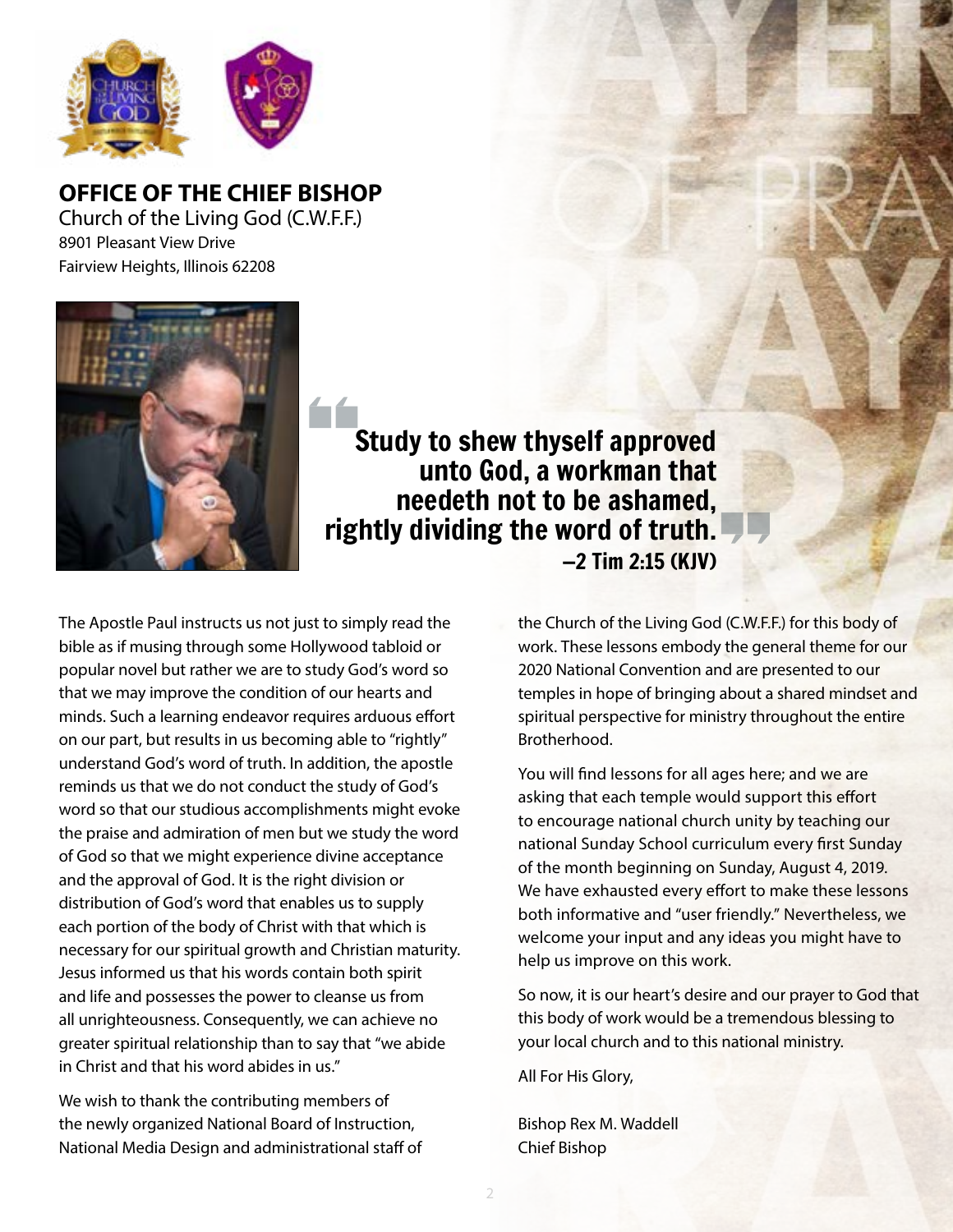

**Overseer David B. Flournoy, Sr.** Church of the Living God (C.W.F.F.) National Sunday School Superintendent



# If you know your Bible, the Sunday School needs you, if you don't know your Bible you need the Sunday School.

Dear Sunday School Attendees:

We welcome you to join in with us in our excitement of a new beginning. Under the leadership of Chief Bishop Rex Waddell, the Church of the Living God has utilized the God given talents of its own members to write Sunday School lessons for our brotherhood. We have written twelve lessons for the year, one for each month. One Sunday a month we will be uniform in our brotherhood in teaching the same lesson.

The prayers of the Sunday School staff is that teachers will study, and students will learn and apply these lessons to our daily lives, so God will get the Glory. Let's get an understanding in the things of Christ, so we are not tossed to and fro and become easily defeated. Preaching brings the man out of the world, it is teaching and learning that bring the world out of the man.

The Sunday School is one of the educational arms of the church. Each member of the church is also a member of the Sunday School, so come out and let's learn Christ.

God Bless,

Overseer David B. Flournoy, Sr.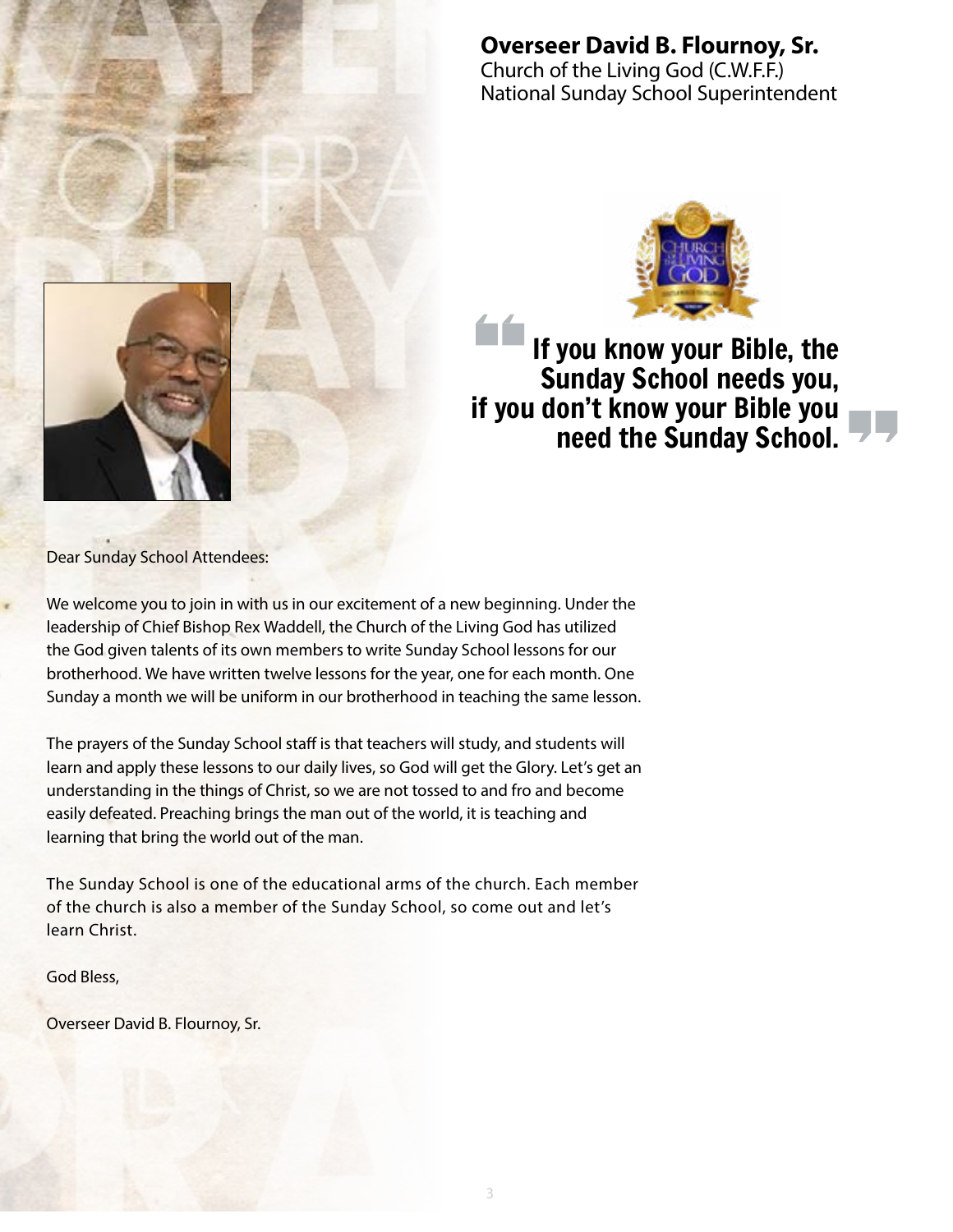# **Missionary Brenda L. Flournoy**

Church of the Living God (C.W.F.F.) National Director of Christian Education



**n** the church and<br>in their communities. We are preparing youth to become great leaders in the church and



**Security** Security Security Security Security Security Security Security Security Security Security Security Security Security Security Security Security Security Security Security Security Security Security Security Secu Greetings,

fo for

**counts any years a part of a new example**<br>
team of God's people to implement a ne<br>
children of God as they grow spiritually. I count is all joy to be a part of a new era and a privilege to work with an exceptional team of God's people to implement a new concept to help train and strengthen the

Our Christian Education team w<br>classes, training, fine arts, music Our Christian Education team will be enhancing the educational experience through classes, training, fine arts, music, and various other ministries that will strengthen and develop each one for a more successful Christian walk and to be more knowledgeable for kingdom building in our brotherhood.

We are also preparing our youth to become great leaders not only in our church but in their communities. This journey is a collaborative effort between all ministries and leaders who are equip to impart sound doctrine and teach church history effectively so that everyone will be able to fluently tell the history of our church and effectively be able to draw others to want to be a part of a church with a rich heritage.

and our National Brotherhood. We are looking for F.A.T. (Faithful, Available and Trainable) people to be a part of this spiritual direction that is being led under our new leadership of Chief Bishop Rex Waddell and Vice-Chief Bishop Aaron Scruggs. We are excited and looking forward to seeing strength and growth not only individually but in our local temples, our districts

God Bless you all, National Sunday School Superintendent

Missionary Brenda L. Flournoy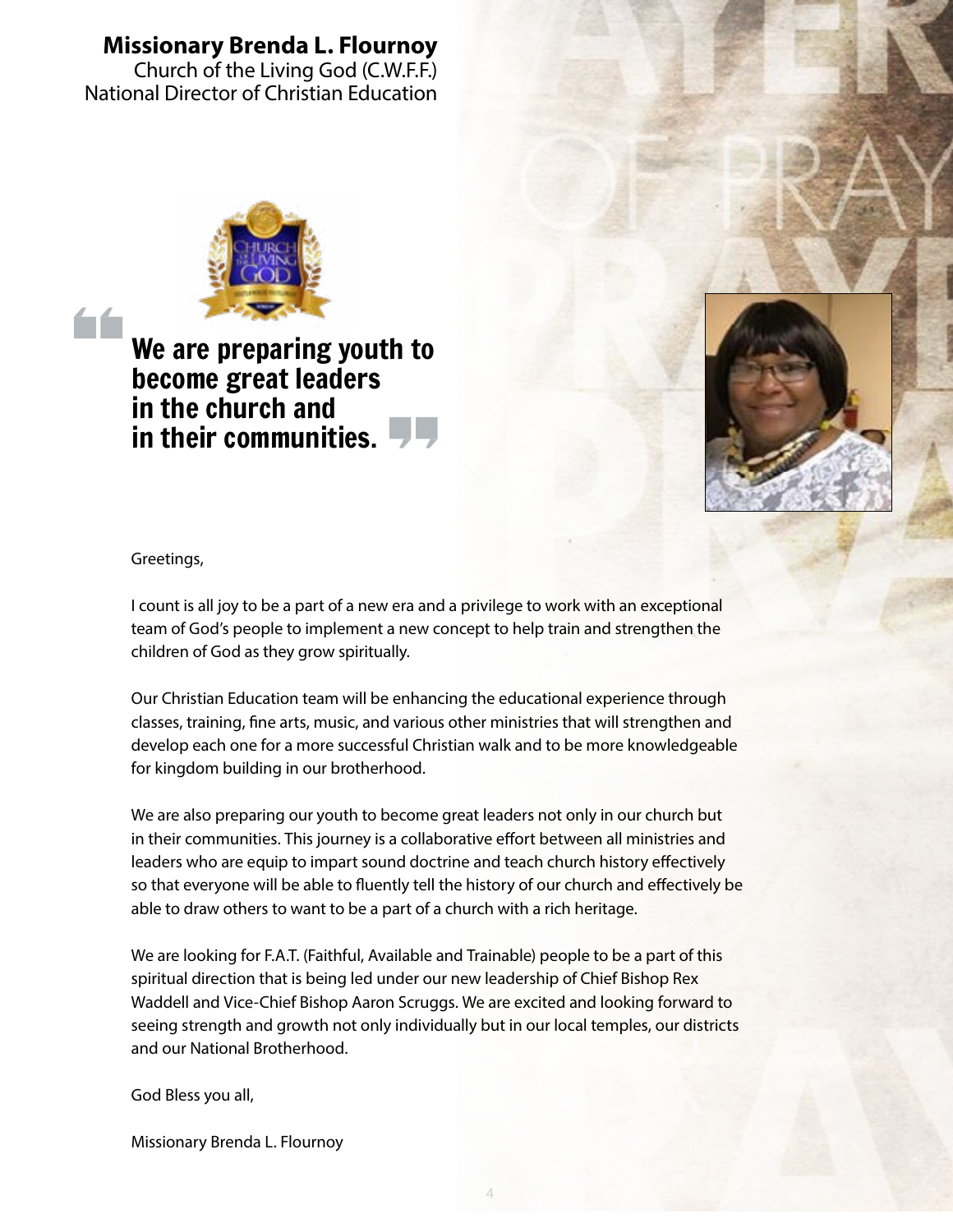

### **Bishop Harold Edwards**

Presiding Prelate—7th District Church of the Living God Dallas, TX

# **Elder Adrian Goodlow**

Senior Pastor Church of the Living God Topeka, KS

# **Dr. Steward Gilbert**

Elder Church of the Living God Los Angeles, CA

# **Elder George Mimms**

Senior Pastor Church of the Living God Pittsburg, CA

# **Mary Porter**

Church of the Living God Los Angeles, CA

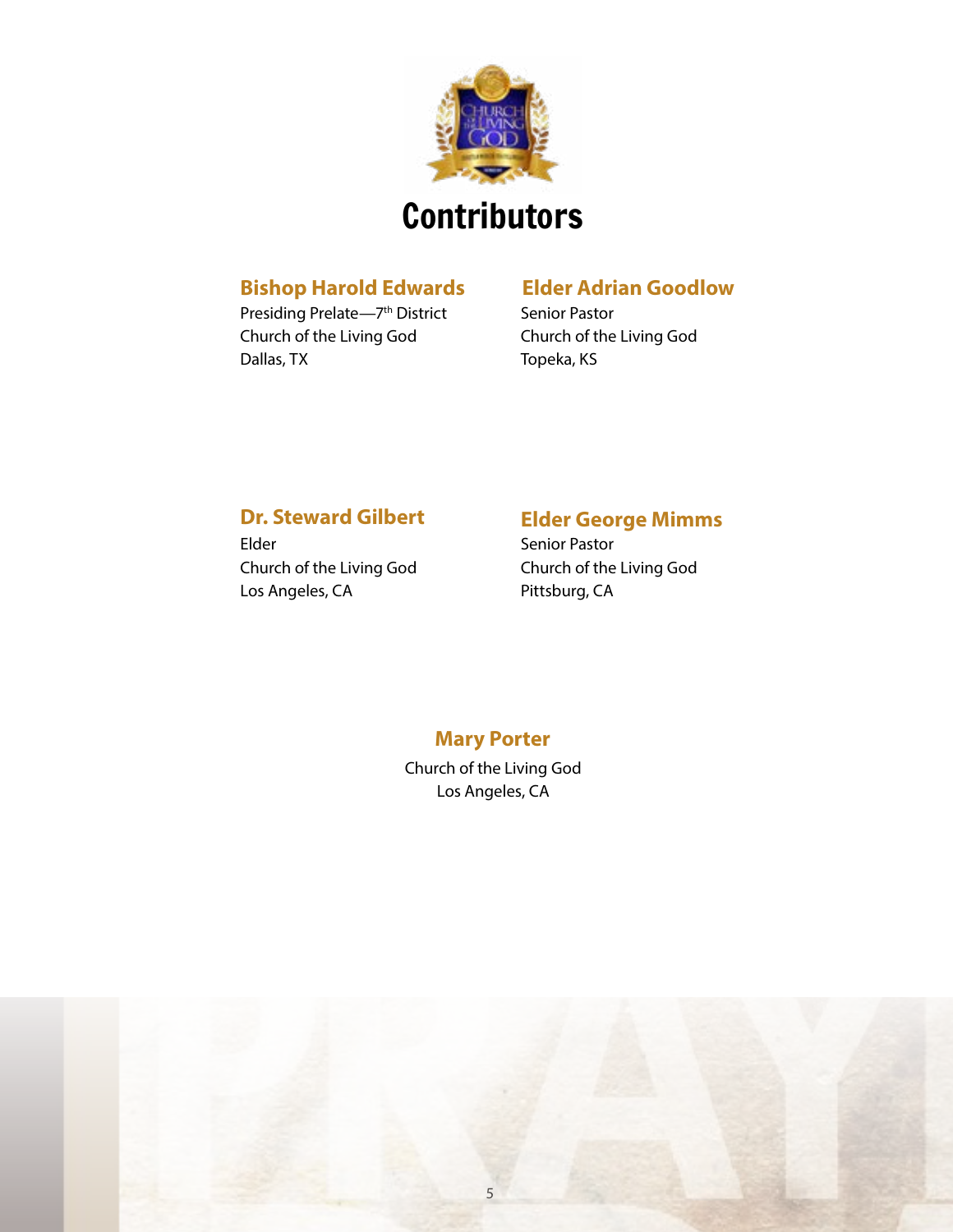

# **Table of Content**

# **Summer 2019 Lessons**

# **Fall 2019 Lessons**

# **Winter 2020 Lessons**

# **Spring 2020 Lessons**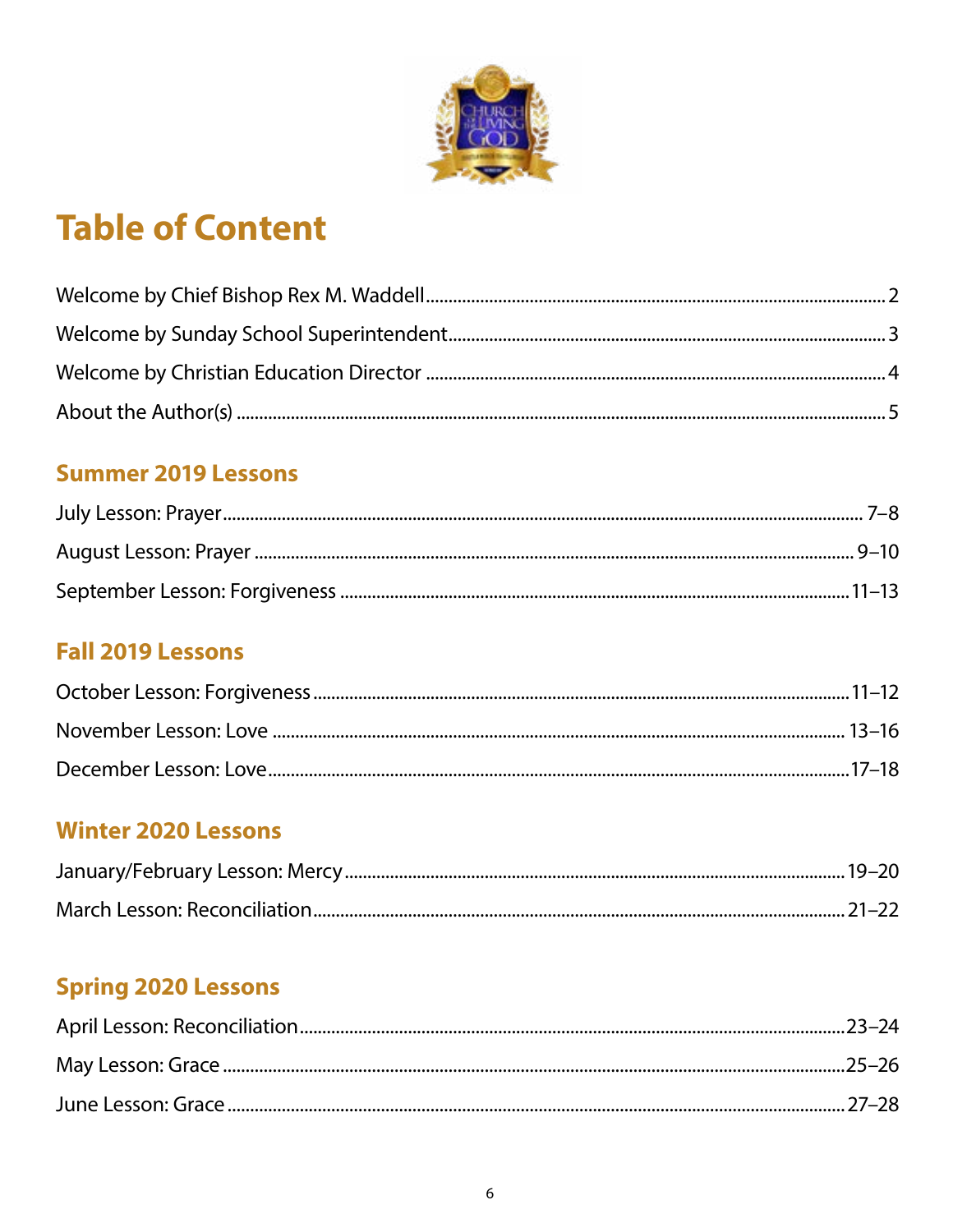

# JESUS TEACHES ON PRAYER

#### **TEXT** Psalm 139 **BACKGROUND SCRIPTURE** Luke 11:1–4 & Matthew 6:5–13

# You have searched me, Lord, and you know me… —Psalm 139 (NIV)

# **LESSON AIMS**

- 1. **To examine prayer**  using the guidelines that Jesus established in the text
- 2. **To explore**  means of implementing Jesus's teachings to effectively impact our prayer

# **INTRODUCTION**

Prayer saturates the Bible from beginning to end. It plays a crucial role in the communion between the creator and man. Ask any believer and they will likely affirm that prayer is essential to a Christian's life. Yet, many struggle with maintaining a meaningful and intimate dialogue with God. We can improve our prayer life by incorporating the teachings of Christ on this matter.

#### **Luke 11:1–4 King James Version**

**1** And it came to pass, that, as he was praying in a certain place, when he ceased, one of his disciples said unto him, Lord, teach us to pray, as John also taught his disciples. **2** And he said unto them, When ye pray, say, Our Father which art in heaven, Hallowed be thy name. Thy kingdom come. Thy will be done, as in heaven, so in earth. **3** Give us day by day our daily bread. **4** And forgive us our sins; for we also forgive every one that is indebted to us. And lead us not into temptation; but deliver us from evil. See also Matthew 6: 5–13

#### **DISCUSSION Matthew 6: 5–8; Luke 11: 1**

The Bible records some 25 references to Jesus praying. Having seen the results of the prayers of Jesus and of John's followers, the disciples desired the intimacy and power that came from communication with the Father. No doubt the disciples were versed in the traditional Jewish prayer mode of adoration, praise, and doxology. They likely observed that John's disciples' prayers incorporated petitions and supplications. In response to their request, Christ instructs them in the manner of prayer.

Prayer is both an innate and acquired skill. Prayers can flow spontaneously and can also be enhanced by study and by simply praying. It is vital that prayer is sincere and comes from the heart. Christ sternly warns against hollow repetition and coming before the Father for a mere spectacle before men.

- What is a "closet prayer"? How does it contrast with a hypocritical prayer? (Matt 6: 5–6)
- What are the results of each? How does a private prayer contrast with a public prayer?
- If the Father knows what we have need of, why pray?
- Who has inspired your prayer life?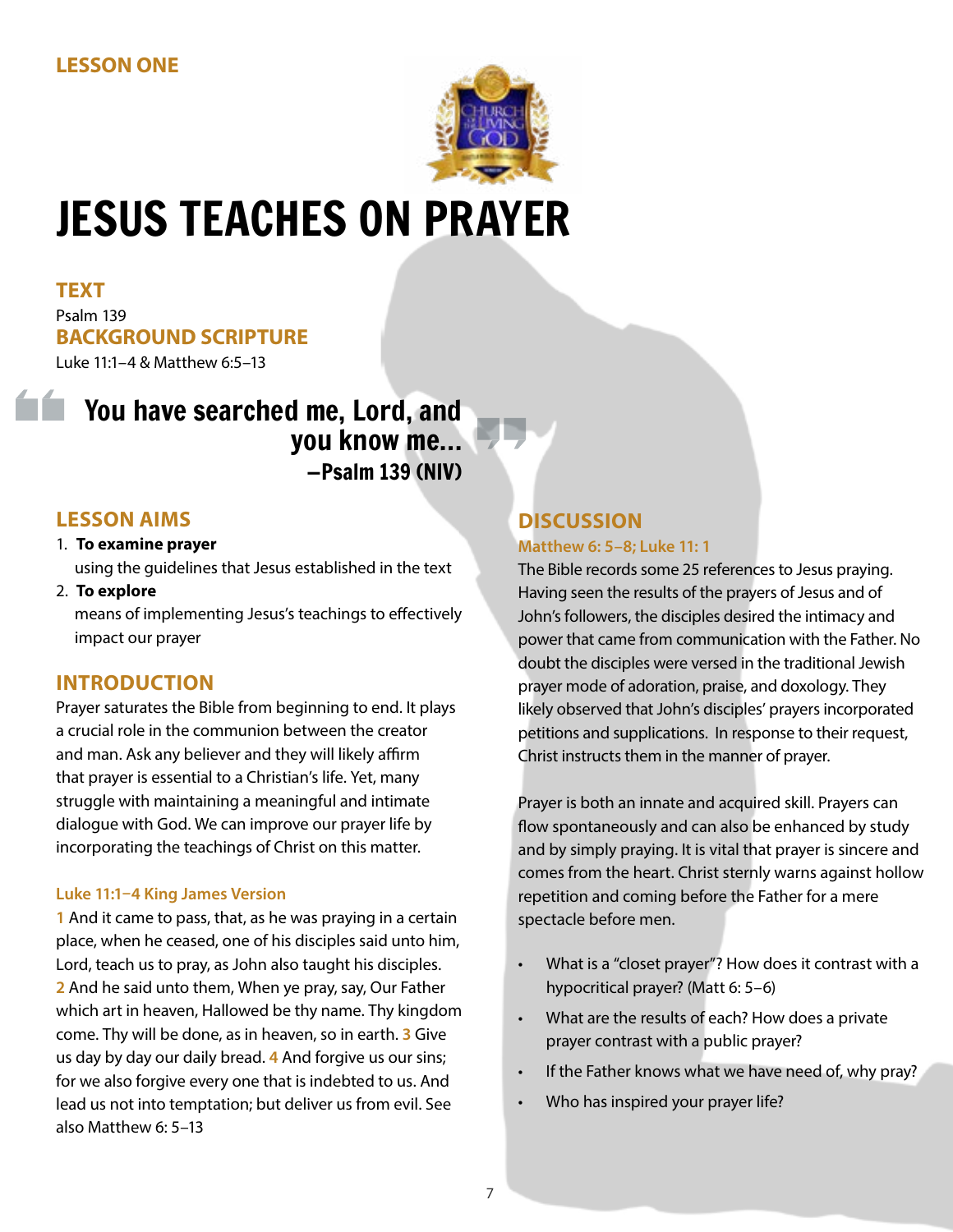

#### **Matthew 6: 9–13; Luke 11: 2a–4**

"When you pray say." and " After this manner pray… "Christ illustrates with a beautiful model prayer that can be emulated and wisely expanded upon by all believers. In this manner they could bring all of their concerns in a direct and concise way before God. This prayer is commonly known as the 'Lord's Prayer," however, it is actually the 'Disciples Prayer.". There are elements of the prayer that are inappropriate for the sinless Christ to pray.

The prayer may be broken down into sections of; invocation, adoration, petition and doxology. To invoke is to call upon for favor at the beginning of a process or event. Adoration is to offer praise. To petition is to solemnly or earnestly request something from one in authority. Doxology is the concluding words of praise to God.

Identify the divisions of the prayer and explore the meaning of each clause. Are there other possible categories? What topics were covered in Jesus' prayer?

- What is notable about how Jesus addresses God?
- What is the intercessory aspect of the prayer? What is notable about the use of "us" and "we"?
- What is the conditional clause of the prayer?
- How can the Disciple's prayer become a mere ritual?

#### **CONCLUSION**

God provides prayer as a mechanism of communicating with His people. When we pray, we dialogue with the supreme creator who greatly desires to hear us. Also, we have the confidence that when we pray, He longs to respond according to our best interest. Sincere prayer is a state of heart and mind as much as spoken words. A prayer can be as brief as one or two words," Thank you", Help!" Prayer provides the greatest access to the awesome power of God. One of the most important prayers we may utter is, "Lord teach us to pray."

**For further discussion:** Tertullian, the second century Black theologian of north Africa suggested that the Lord's prayer summarizes the gospel. What parallels do you see between the disciple's prayer and the gospel message?

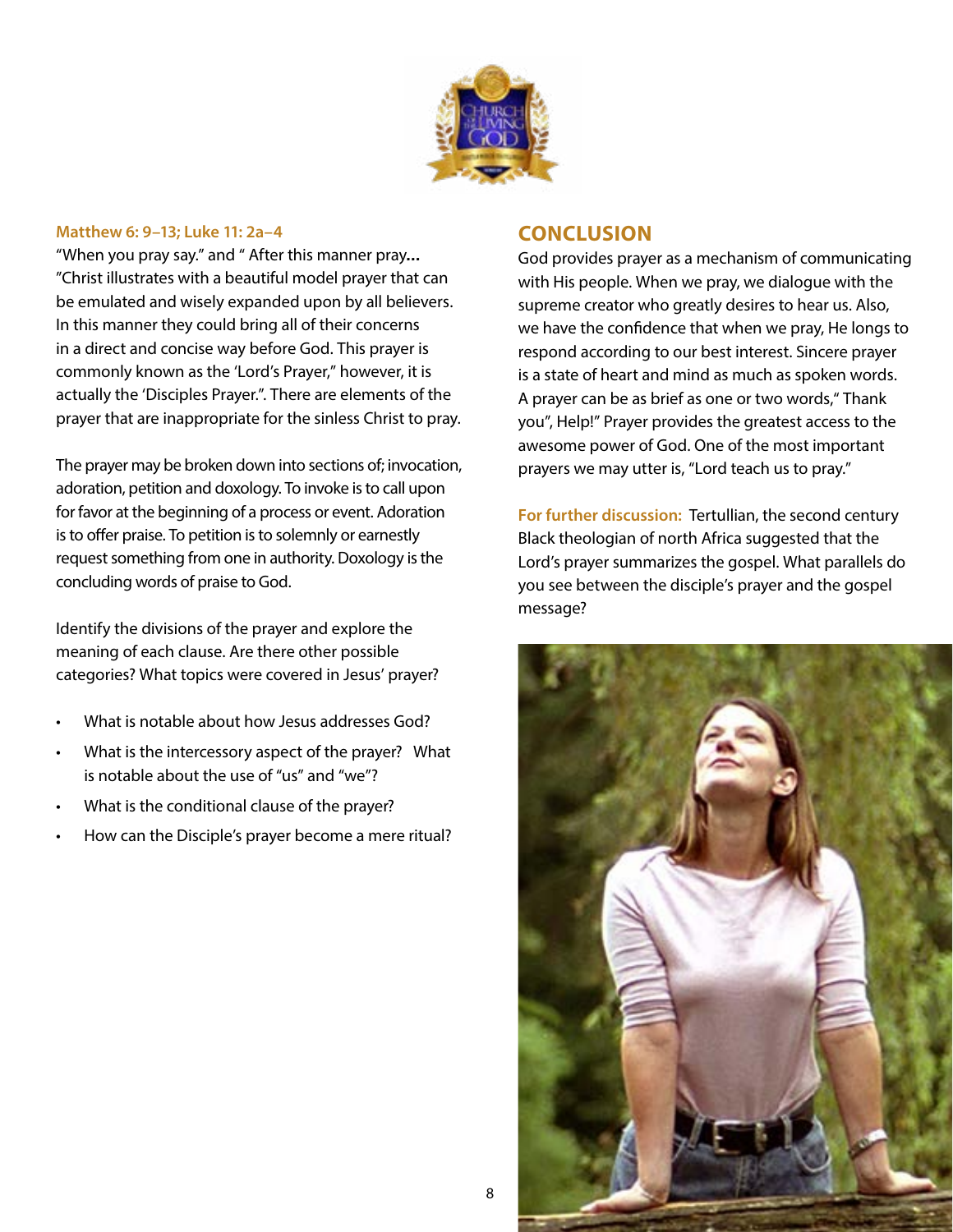

# CHRIST'S PRAYER TO THE FATHER

**DEVOTIONAL SCRIPTURE** Psalm 19 **BACKGROUND SCRIPTURE** John 17 **READ TEXT** John 17: 1–26

## **OUTLINE**

- I. Verses 1–8—Jesus prays for himself
- II. Verses 9–19—Jesus prays for his disciples
- III. Verses 20–26—Jesus prays for future believers

## **INTRODUCTION**

A precious gift of God is a believer's state of God consciousness; a sense that the father is ever present. A child may be aware of his or her parent's love and devotion, nevertheless, every now and then they long for the comfort and reassurance of a kiss, or to be comforted in their arms. Such is the nature of prayer. While God is ever present, prayer provides an opportunity for an intimate one-on-one encounter, especially in difficult times.

Following the Passover Supper, the washing of the disciples' feet, and giving final instructions to them that the father had given him, Jesus turns to God in prayer. This prayer is the longest recorded prayer of Christ and has been call the "the Lord's High-Priestly Prayer." In this "Holy of Holies" prayer we see Jesus pouring out his heart to the Father.

#### **JESUS PRAYS FOR HIMSELF**

Jesus begins with the relational word, Father, and repeatedly uses the term. Jesus' time had come and we are witness to an intimate snap shot of Christ's communication with his Father. A recurrent theme in the opening prayer is that of glorification, the act of being made God-like with holy splendor and worthy of heavenly honor and praise. Jesus' glorification would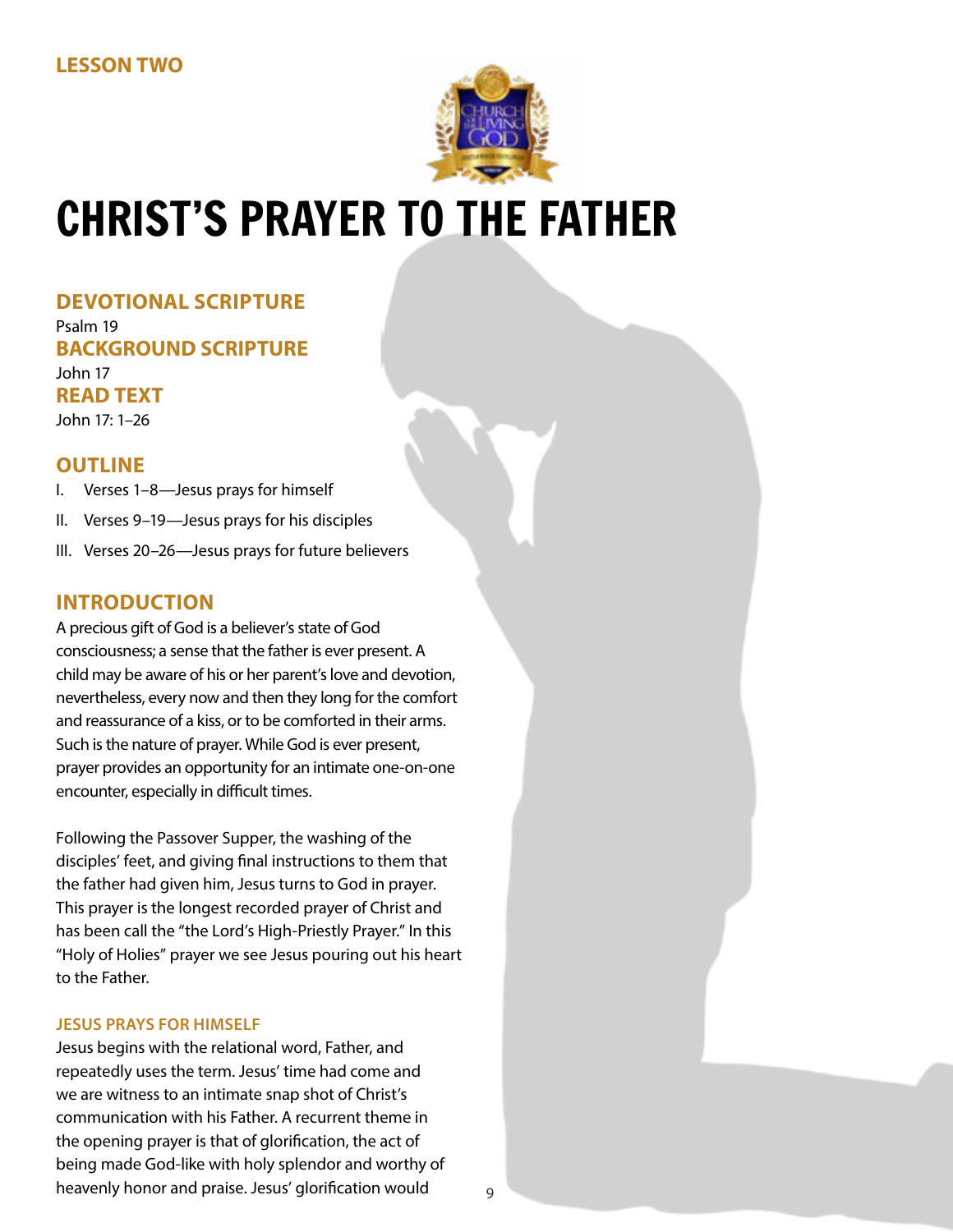

sustain him for the redemptive task before him and also bring glory to the Father. He prays for himself to the end that others will be blessed through Him.

How did Jesus glorify God and how did the Father glorify the Son?

- How is eternal life defined? (verse 3)
- What work did Christ finish that God had given him to do? (Verse 4)
- What comfort did Jesus likely find in this prayer?

#### **JESUS PRAYS FOR HIS DISCIPLES**

In these petitions Jesus has specific requests. Specificity elevates a person or situation personally before God and focuses attention on the issue at hand. Prayer does change "things" and it also changes and equips people to effect God's will. At this time, Christ does not pray for the world in its unbelief but for those God has given him.

- What were the specific petitions made on the disciple's behalf? (verses 11, 13, 15, 17,).
- Which of these gifts of God have you experienced and which do you need to seek more earnestly after?
- How are Christians sanctified?

#### **JESUS PRAYS FOR ALL FUTURE BELIEVERS**

In the latter portion of the prayer Jesus speaks prophetically of all that will come to a saving knowledge of him as a result of his work by way of the cross. Again, He prays for the ultimate unity between all believers just as that which exist between He and the Father (verses 11, 21). Jesus concludes the prayer as he began calling upon the Father (and righteous Father) with reverence and adoration. The last petition for believers is a passionate plea for an indwelling of Godly love and the Spirit of Christ.

- What is the goal of Christian unity? (verse 21-23)
- What evidence do you find in the prayer for the preexistence of Christ?
- What is the manifestation of Christian perfection? (verse 23)

# **CONCLUSION**

As Jesus anticipates his ascension, his prayer centers around three concerns, the imminent salvific conclusion to his earthly ministry, his concerns for those close to him and for the future church. His prayer petitions are intentional and specific. The prayer for himself is a selfless supplication for the benefit of the Father and for those who believe. Two thousand years later we yet benefit from the prayers of Christ. We too have a powerful tool in prayer to effect positive change and to cover love ones with godly protection.

May we pattern our prayers after Christ for the welfare of others and for the glorification of God. For thine is the kingdom, and the power, and the glory, forever. Amen!

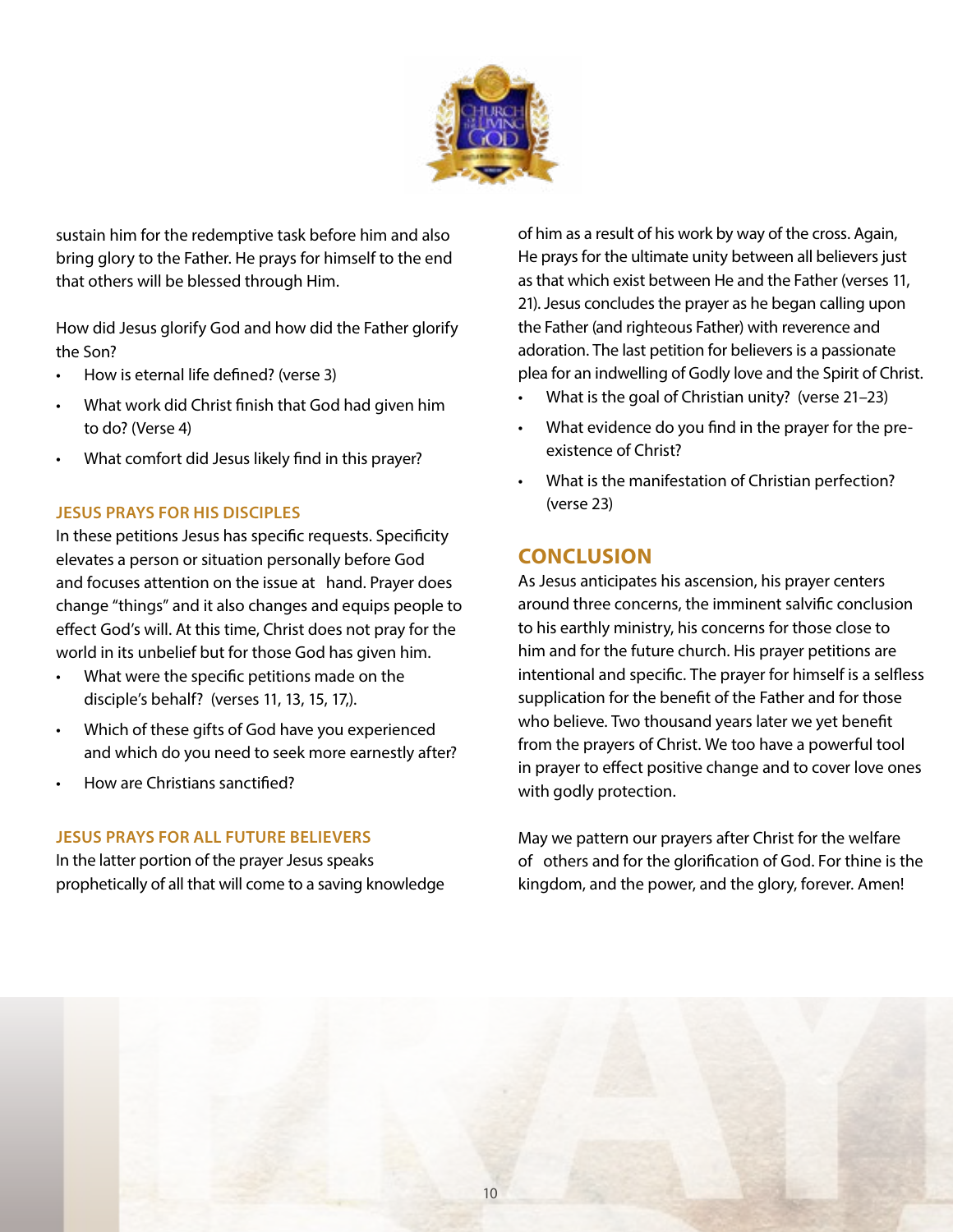

# FORGIVENESS: AN UNDERUSED WEAPON

**TEXT** Luke 15:11–20, 25–32 **BACKGROUND SCRIPTURE**

Genesis 2: 15–17, Matthew 6: 14–15, John 3: 16, II Peter 3: 9

# **INTRODUCTION**

Forgiving one another, especially as Christian brothers and sisters, is a concept taught to us by our Lord Jesus himself. Forgiveness is at the core of his heart, for it is, what allows us, to be in relationship with him and his heavenly Father.

God's willingness to forgive us, is what brought about the defeat of the plan of the enemy of our souls. Satan has always and still does desire to have mankind spend eternity in the torments of hell with him.

And truth be told we are certainly deserving of such a fate! For according to Romans 3: 23 all of us (like our fore-parents Adam & Eve) have sinned, have come short of God's glorious standard of righteousness. Romans 6:23 makes it clear that the wages of sin is death.

In every instance the penalty for sin is spiritual death (Genesis 2: 17) which is eternal separation from God forever in that place of torment, with Satan.

But God, our great God, was not willing that any of us should perish, not willing that we wind up in that horrible place, therefore He sent his only begotten son, even the Lord Jesus Christ himself, to make a way of escape for us. That's why on a hill called Calvary, The Lord Jesus, who knew no sin, took all of our sin upon himself, and paid

for our sins by allowing his own precious blood to be shed, and his own holy body to broken, and then he gave his own sinless life as complete payment for the sin we committed! Because of what God the Son, did, God the Father, could pardon us, could forgive us, for our sins!

Forgiving us, he wiped the slate clean and allowed us to start over with him (that's what being born again is all about!) God's willingness to forgive, has completely defeated the plan of our enemy! For none who has received God's forgiveness, will spend their eternity in that place of torment. God's use of this unusual weapon defeated the plan of Satan and if we use it, we too will be able to be victorious over our enemy time and time again!

# **Luke 15: 11–20, 25–28, 31–32**

**11** And he said, a certain man had two sons. **12** And the younger of them said to his father, Father give me the portion of goods that falleth to me. And he divided unto them his living.

**13** And not many days after, the younger son gathered all together, and took his journey into a far country, and there wasted his substance with riotous living. **14** And when he had spent all, there arose a mighty famine in that land; and he began to be in want. **15** And he went and joined himself to a citizen of that country; and he sent him into the fields to feed swine: **16** And he would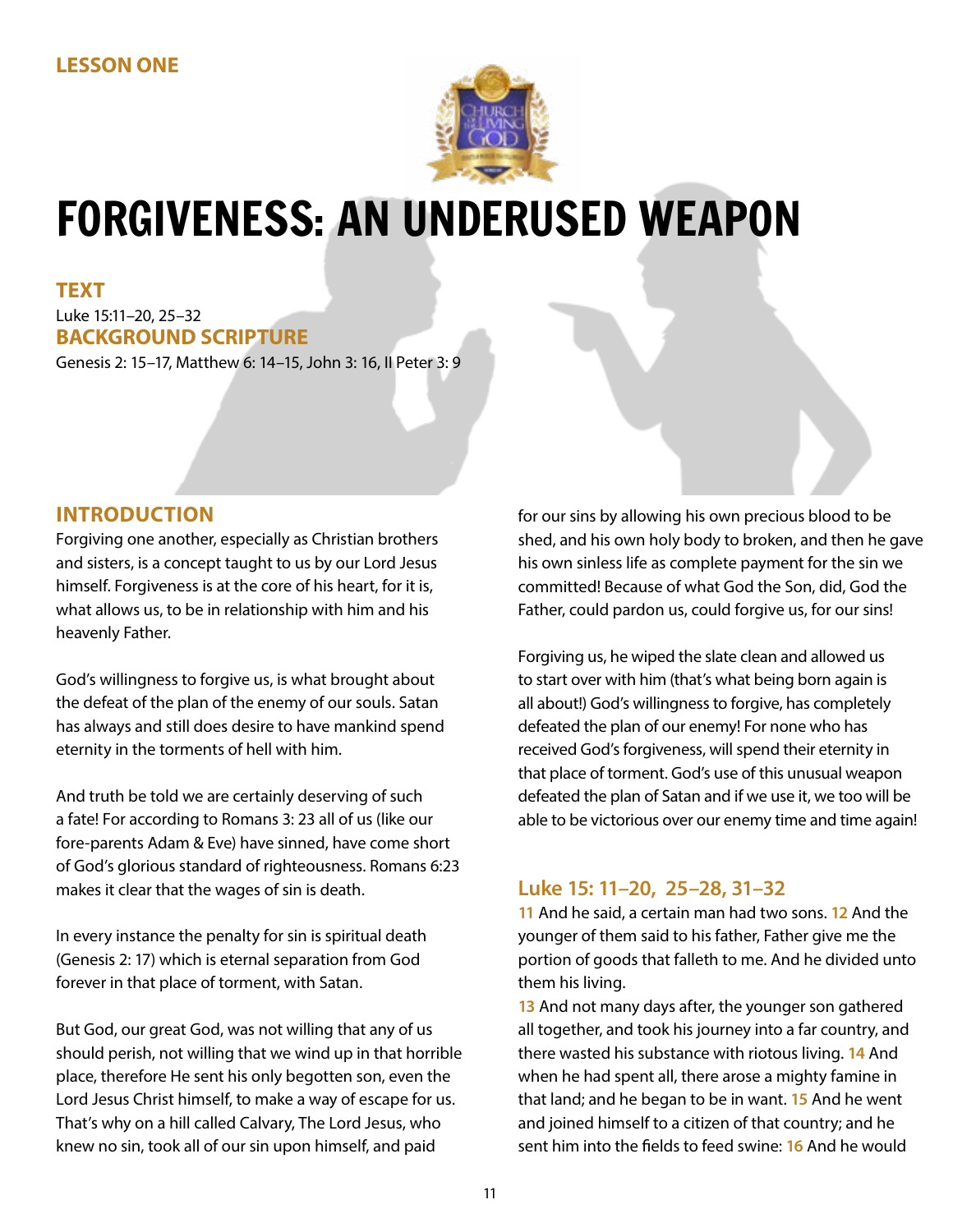

fain have filled his belly with the husk that the swine did eat: and no man gave unto him. **17** And when he came to himself he said, How many hired servants of my father's have bread enough and to spare, and I perish with hunger! **18** I will arise, and go to my Father, and I will say unto him, Father I HAVE SINNED against heaven and before thee, **19** And am no more worthy to be called thy son: make me as one of thy hired servants. **20** And he arose, and came to his father, But when he was yet a great way off, his father saw him and had compassion, and ran and fell on his neck and kissed him.

**25** Now his elder son was in the field: and he came and drew nigh to the house, he heard misick and dancing. **26**  And he called one of the servants, and asked what these things meant. **27** And he said unto him, thy brother is come, and thy Father hath killed the fatted calf, because he hath received him safe and sound. **28** And he was angry, and would not go in, therefore came his father out and entreated him.

**31** And he said unto him, Son thou art ever with me, and all that I have is thine. **32** It was meet that we should make merry, and be glad, for this thy brother was dead, and is alive again: and was lost and is found.

### **DIGGING DEEPER**

- 1. What was the sin in heart of the younger son that led him to make such a request of his Father?
- 2. What did God allow to happen to the younger son that helped him to come to himself?
- 3. What character trait did the younger son develop as a result of his negative experience in the far country?
- 4. Did the younger son ask for forgiveness?
- 5. What was the result of the father's forgiveness?
- 6. What hurt or harm did the younger son do to his older brother?
- 7. Did the elder brother forgive his younger brother?
- 8. What did the devil accomplish through the elder brother's failure to forgive?
- 9. What did God accomplish through the Father's willingness to forgive?

## **LESSON PURPOSE**

To show the forgiving heart of the Father and remind us that we have graciously been forgiven To remind us that without forgiveness we cannot move forward and the devil wins! To show for relationships (be they family, church, friendships) to thrive, forgiveness is a must. To show that forgiveness is a most effective weapon in our fight against the devil!

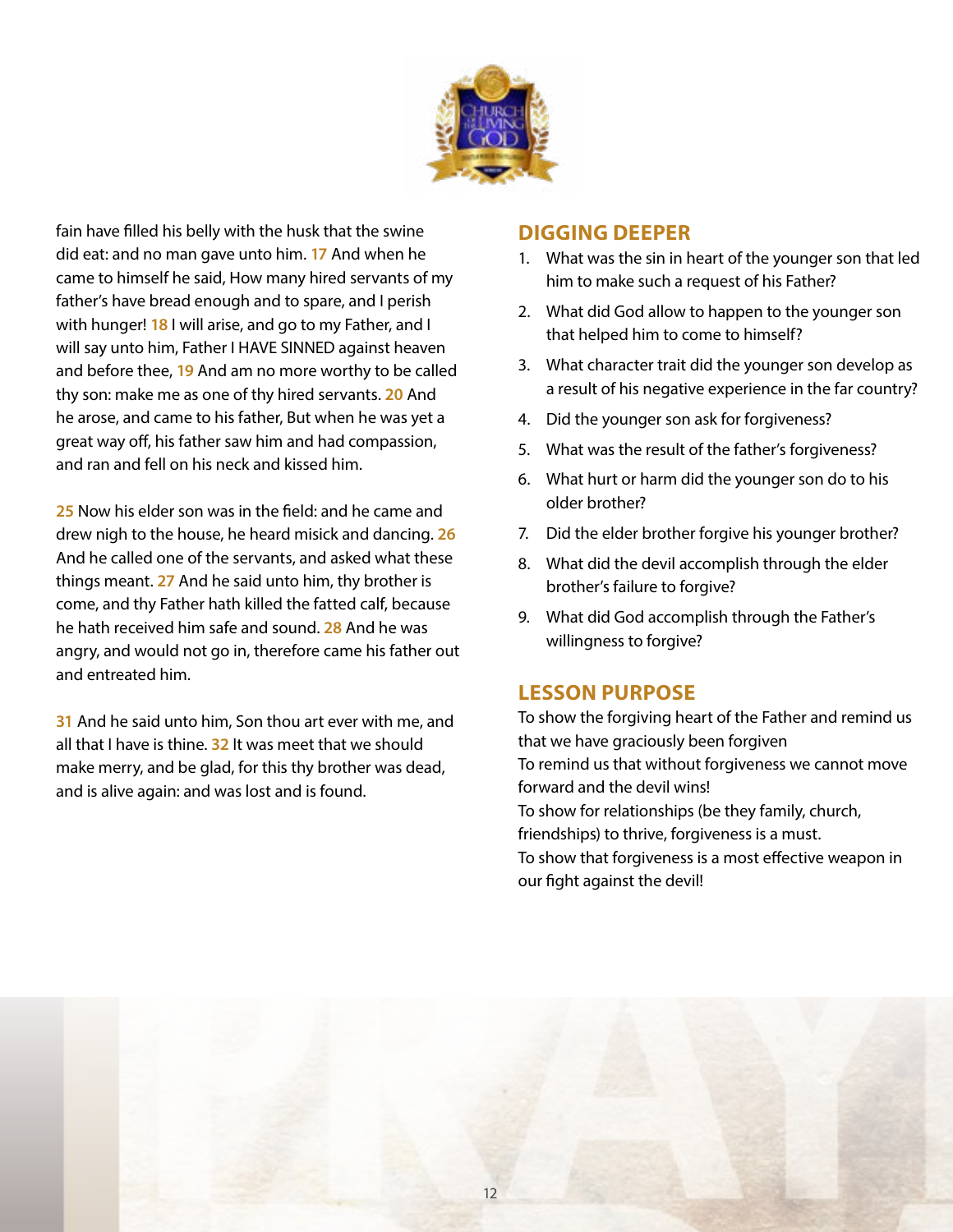

# THE LOOK & SOUND OF REAL FORGIVENESS

#### **TEXT**

Genesis 27: 30–36, 41, Genesis 33: 4, Luke 15: 20–23

## **BACKGROUND SCRIPTURE**

Genesis 25: 23–28, Genesis 27: 1–29, Matthew 18: 21, 22, 35

## **INTRODUCTION**

FORGIVENESS: Often people who claim to love God, and live to please him fail in this most important grace. Much destruction, can and has come from unforgiveness. Marriages and families have been destroyed and all kinds of relationships have been damaged. Ministries of the church have been hindered and their effectiveness all but eradicated, because of someone's unforgiving heart.

The world has a counterfeit concept of forgiveness that in no way measures up to Real Forgiveness that is presented to us in today's lesson.

True forgiveness is liberating, both for the forgiver and the one who is forgiven. Forgiveness will cast aside anger, dig up roots of bitterness, and break the grip of revenge on the heart.

It clears the ground for the plantings of peace and renewed harmony and makes room for joy to grow and flourish. Forgiveness allows trust to be restored and reconciliation to take place.

Forgiveness is healing. It causes broken hearts to mend, and disturbed minds to rest.

Forgiveness is uniting it begins the process of bringing warring parties back together in peace.

Forgiveness is a most accurate weapon, able to destroy years of angry grudge holding!

Forgiveness is a powerful medicine and is often just what Holy Spirit will order!

Is it any wonder that we are instructed and encouraged over and over again in the Word of our God to forgive one another!

#### **Genesis 27: 30–36, 41; Genesis 33:4**

**30** And it came to pass as soon as Isaac had made and end of blessing Jacob, and Jacob was yet scarce gone out from the presence of Isaac his father, that Esau his brother came in from his hunting. **31** And he also had made savory meat, and brought it unto his father, and said unto his father, Let my Father arise and eat of his son's venison, that thy soul may bless me. **32** And Isaac his father said unto him, Who art thou? And he said I am thy son, thy firstborn Esau. **33** And Isaac trembled very exceedingly, and said Who? Where is he that hath taken venison and brought it me, and I have eaten of all before thou camest, and have blessed him? Yea and he shall be blessed. **34** And when Esau heard the words of his father, he cried with a great and, exceeding bitter cry, and said unto his father Bless me, even me also O my father. **35** And he said thy brother came with subtilty and hast taken away thy blessing. **36** And he said is he not rightly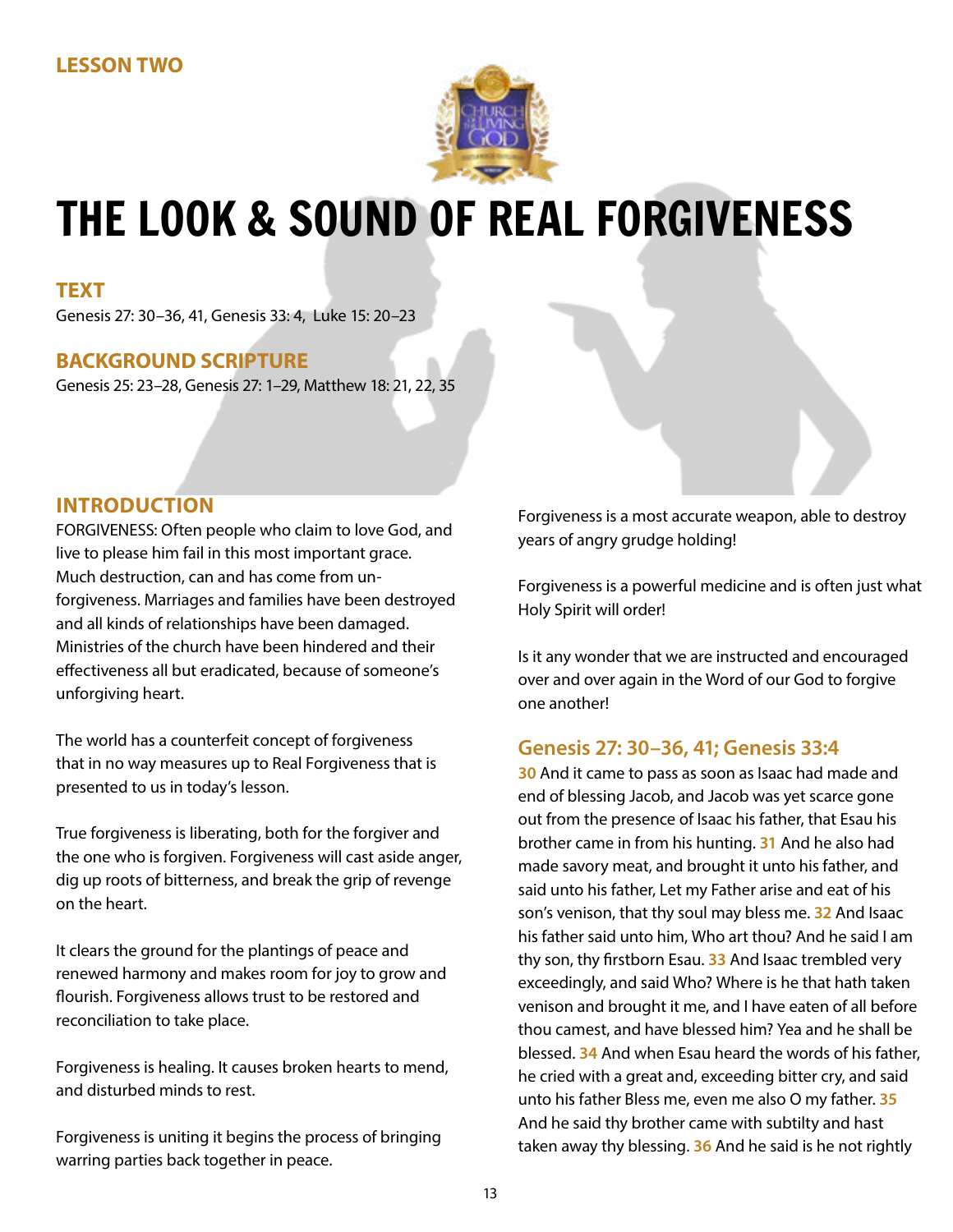

named Jacob? For he hath supplanted me these two times: he took away my birthright and behold, now he hath taken away my blessing. And he said hast thou not reserved a blessing for me?

**41** And Esau hated Jacob, because of the blessing wherewith his father blessed him: and Esau said in his heart, The days of mourning for my father are at hand, then will I slay my brother Jacob.

# **Genesis 33: 4**

And Esau ran to meet him and embraced him, and fell on his neck, and kissed him; and they wept.

# **Luke 15: 20–23**

And he arose and came unto his father, But when he was yet a great way off, his father saw him, and had compassion and ran and fell on his neck and kissed him. **21** And the son said unto him, Father I have sinned against heaven and in thy sight, and am no more worthy to be called thy son. 22. But the father said to his servants Bring forth the best robe, and put it on him, put a ring on his hand and shoes on his feet; 23. And bring hither the fatted calf, and kill it and let us eat and be merry!

# **DIGGING DEEPER**

- 1. What exactly was the wrong that Jacob did to his twin brother?
- 2. What did the devil accomplish by enticing Jacob to sin against his brother?
- 3. Did anyone encourage or support Jacob in his wrong doings?
- 4. Jacob and the prodigal son both did gain some personal benefit from their sinful actions, but did they lose anything?
- 5. What was the fear that Jacob lived with because of his sinful actions towards Esau?
- 6. How did Esau express to Jacob the fact that he had forgiven him?
- 7. How did the Father in the parable of Luke 15, express his forgiveness to his son?
- 8. Can you name anyone else in the Bible who made sure that those who had wronged him knew that he had forgiven them?
- 9. Can forgiveness take place before it is asked for?

# **LESSON PURPOSE**

- 1. To show that evil can be overcome with the good called forgiveness.
- 2. To show that real forgiveness can lead to reconciliation if both parties want it.
- 3. To show that true forgiveness is celebrated in heaven and ought to be celebrated by us as well!
- 4. Can you name the sights and sounds that accompanied real forgiveness in both accounts?

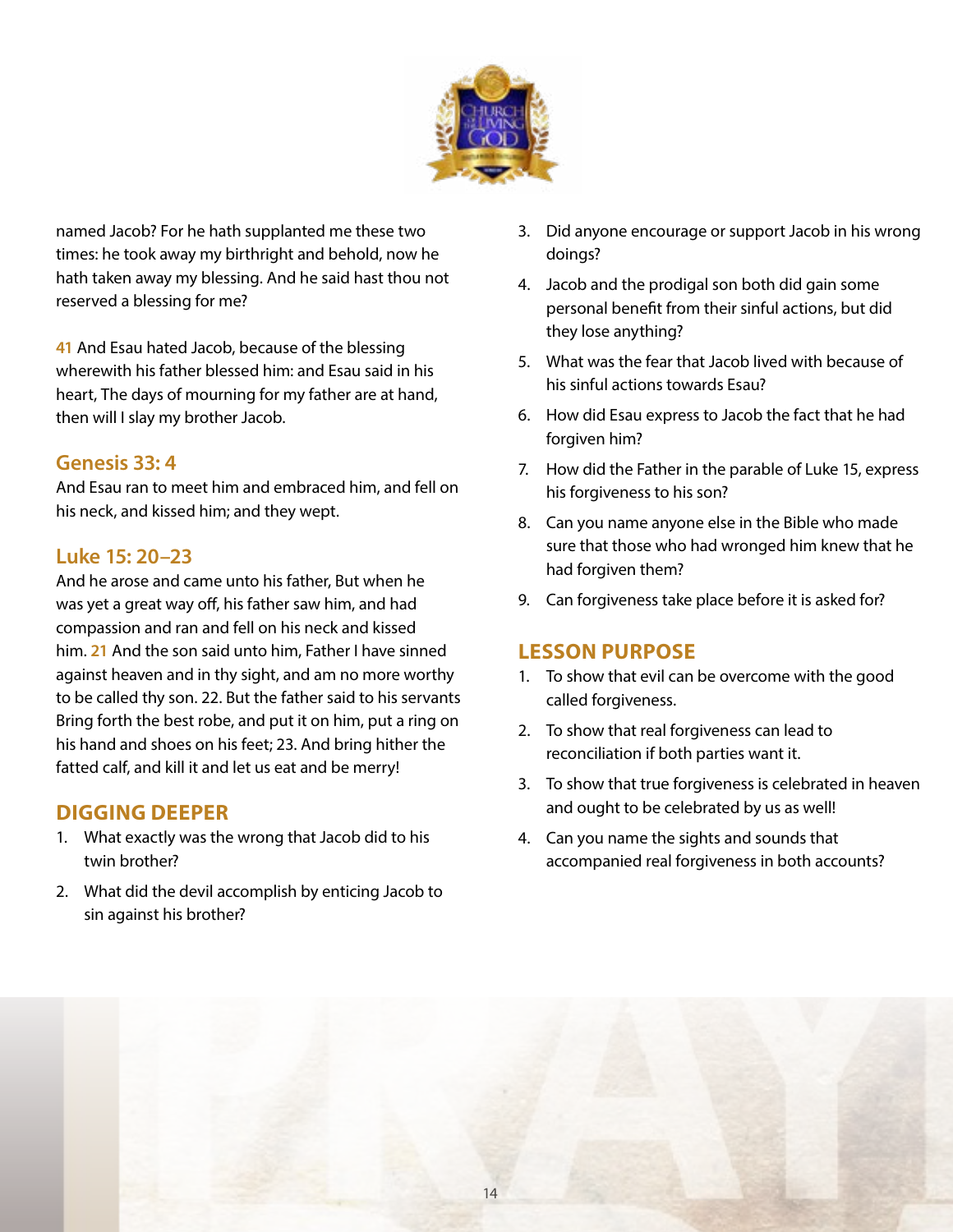

# LOVE

# **TEXT** John 13: 34–35 **BACKGROUND SCRIPTURE**

Matthew 5: 43–46, 1Corinthians 13: 4–8, 1Corinthians 13: 1–3, Galatians 5: 22–23, John 3: 16–17, John 15: 9–17, Ephesians 5: 22–26

# A new command I give you: Love one another. As I have loved you… —John 13: 34–35 (NIV)

# **INTRODUCTION**

God is Love, this is a statement or saying many people use today. Love is a very popular term used in many conversations today. Love between a husband and wife, love between parents and children, love between significant others, love in the extended family unit, and love in the church of God. We hear these words a lot in these arenas "I Love You" and what I have learned is that we use this word very often and lack the true meaning and power of what this really means.

Jesus Christ the son of God, born of a virgin, entered into this world to live among mankind and to be an example of what it looks like to live holy, righteous, and to love. The church's main goal is to be the light of the world and to be the example of what it looks like to live holy, righteous, and loving, in a corrupt and sinful world, but because of the lack of understanding and teaching on the truth of the power of love we have gotten away from the example of love from our Lord Jesus Christ, and have picked up a superficial man made and defined example of love and it has ripped families apart, ruined many relationships, and finally have created a cancer within the church of God.

Jesus while sharing the last supper with his 12 chosen disciples shares a very intimate teaching moment with them, this is the last time they will be together before Jesus goes to the cross to be crucified. At this supper he is with his 12 disciples one who will betray him, and one who will deny him, but he shares this moment with them all because it wasn't about what they could do for him but what he was sharing with them. Love is an action word it is shown in how we treat one another not necessarily how you are treated.

#### **Matthew 5:43–46 King James Version**

' **Ye have heard that it hath been said, Thou shalt love thy neighbour, and hate thine enemy. But I say unto you, Love your enemies, bless them that curse you, do good to them that hate you, and pray for them which despitefully use you, and persecute you; that ye may be the children of your Father which is in heaven: for he maketh his sun to rise on the evil and on the good, and sendeth rain on the just and on the unjust. For if ye love them which love you, what reward have ye? Do not even the publicans the same?'**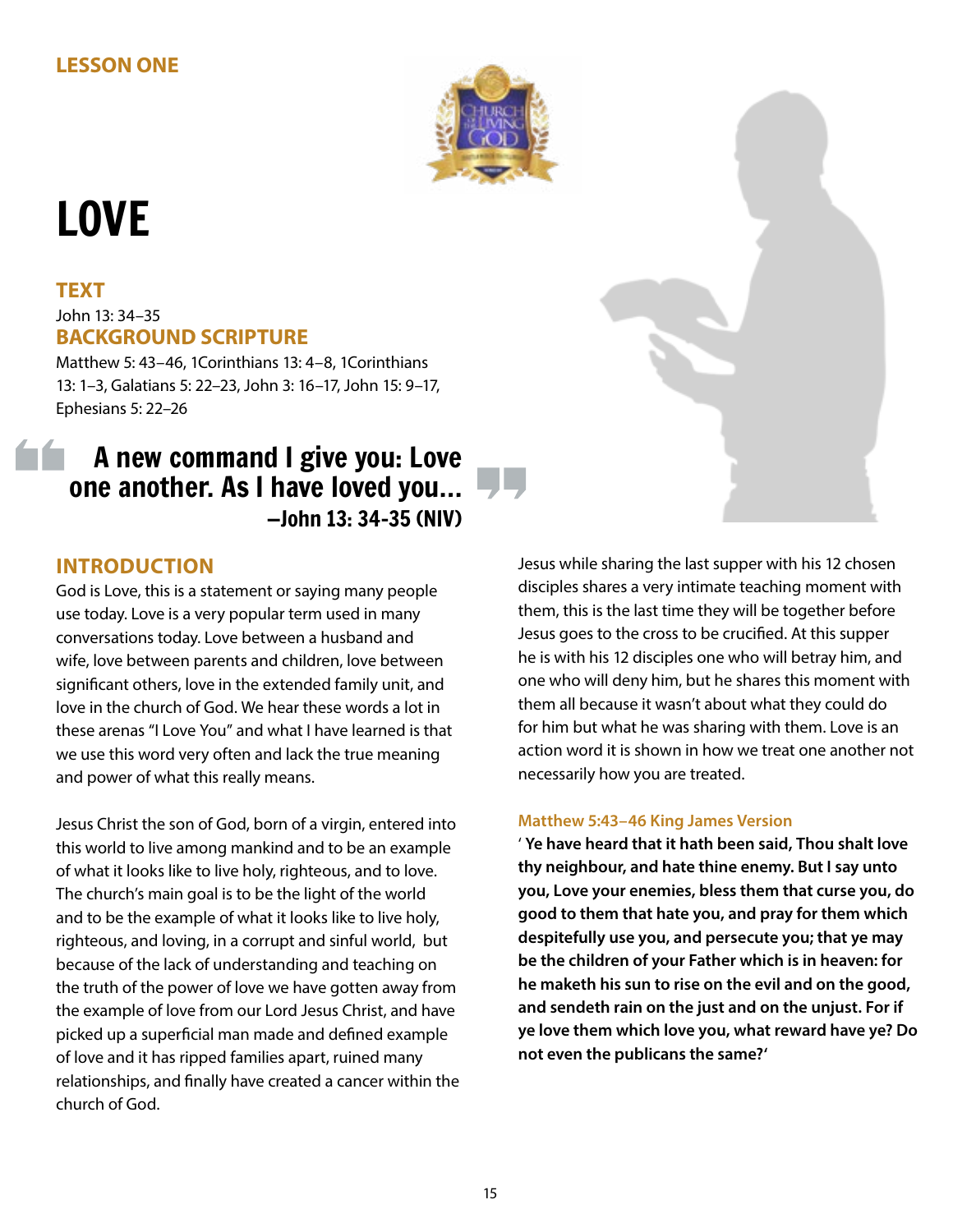

Action, Love is an action word and Jesus needs us his disciples, his followers, his called out ones to show this corrupt world what it looks like, by living it not just speaking it. Worldly Love has been a major problem in the church since the beginning of the church that Christ established. Paul tackles this issue just like I am trying to tackle it by writing this study to a people that need to hear and learn that we are all God's chosen people but we cannot do Gods will our way we have to do Gods will Gods way. We have to love like God Loves, Live like Christ Lived, we have to model our Lord Jesus Christ, or we will find ourselves out of the will of God and only cause a spreading destruction of life in what was initially designed to produce life, instead of healing sick we are causing cancer within the body because we simply lack the proper application of the word Love.

The Apostle Paul writes a very powerful letter to the church of Corinth on the definition of love and tries to correct the way of worldly love in the church to a Godly form of love.

#### **1Corinthians 13:1–3 New King James Version**

**'Though I speak with the tongues of men and of angels, but have not love, I have become sounding brass or a clanging cymbal. And though I have the gift of prophecy, and understand all mysteries and all knowledge, and though I have all faith, so that I could remove mountains, but have not love, I am nothing. And though I bestow all my goods to feed the poor, and though I give my body to be burned, but have not love, it profits me nothing.'**

Paul starts by saying what love isn't. Love isn't what we do, it isn't even how we do. It is the foundation of why we do. If we have faith that we can remove mountains, able to speak eloquently and powerfully, have the ability to give food and meet others specific need, but if we do this with a thank you expectation, or for your works to be seen of men to receive self-gratification and praise

then Paul says you are annoying, and nothing. True love is given without expectation, **John 3:16–17 'For God so loved the world that He gave His only begotten Son, that whoever believes in Him should not perish but have everlasting life. For God did not send His Son into the world to condemn the world, but that the world through Him might be saved.'**

Love was given to us offering us everlasting life. This is an amazing example of the giving of Love, God gave his only son and his only son gave his life to give us the chance to gain everlasting relationship with him in glory. Love didn't come into the world to condemn us but to redeem us!

- 1. How do you show love?
- 2. Where do you show love?
- 3. Who do you offer love to?
- 4. When do you show love?
- 5. Why do you give love?

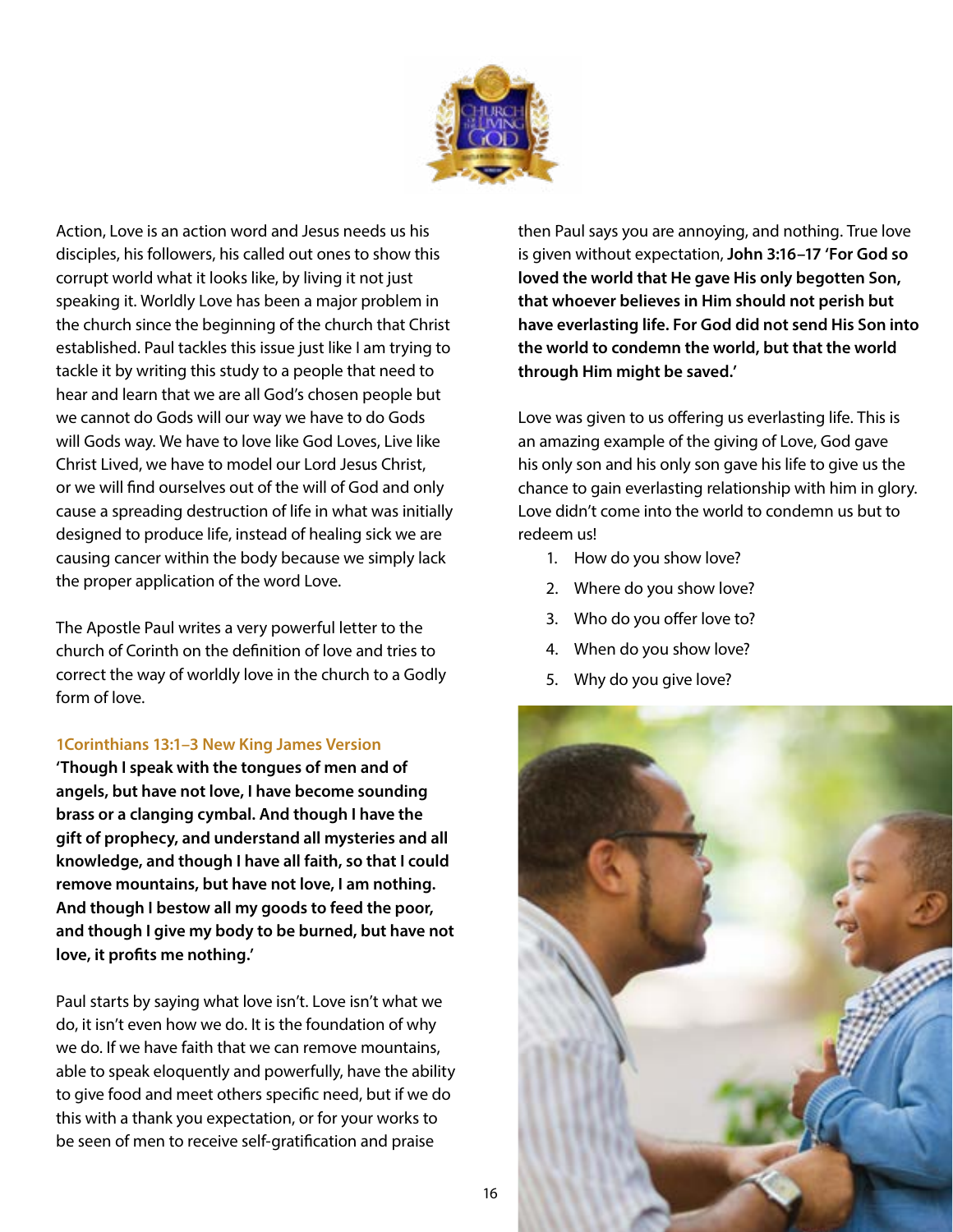# **LESSON TWO**



# LOVE

## **TEXT** 1Corinthians 13: 4–8 **BACKGROUND SCRIPTURE**

Matthew 5: 43–46, 1Corinthians 13: 4–8, 1Corinthians 13: 1–3, Galatians 5: 22–23, John 3: 16–17, John 15: 9–17, Ephesians 5: 22–26

What is Love? What does it Look like? Well I'm glad you asked, Apostle Paul gives us an answer to these questions.

#### **1Corinthians 13: 4–8**

**'Love suffers long and is kind; love does not envy; love does not parade itself, is not puffed up; does not behave rudely, does not seek its own, is not provoked, thinks no evil; does not rejoice in iniquity, but rejoices in the truth; bears all things, believes all things, hopes all things, endures all things. Love never fails. But whether there are prophecies, they will fail; whether there are tongues, they will cease; whether there is knowledge, it will vanish away.'**

**QUESTION:** If love never fails, then why do marriages, relationships, and churches fail if they are built on love?

Remember Paul says the Love endures all things, when the Love of God is in you and in the equation then it's that love that will cause you to press through any obstacle and not to give up and give in. Marriages fail because they don't build on the Love that God has

required and given. **Ephesians 5:22–26 'Wives, submit to your own husbands, as to the Lord. For the husband is head of the wife, as also Christ is head of the church; and He is the Savior of the body. Therefore, just as the church is subject to Christ, so let the wives be to their own husbands in everything. Husbands, love your wives, just as Christ also loved the church and gave Himself for her, that He might sanctify and cleanse her with the washing of water by the word, '**

Love endures all things! Nothing can break a bond or commitment when Godly love is the glue which holds it together. Love is so powerful because it is given to us by the power of the Holy Spirit. It is the responsibility of the Holy Spirit living inside of you to give you the strength to represent love in a dying world. Love is the first attribute listed in the fruit of the Holy Spirit that lives, leads, and guides the direction of his people. Galatians 5:22–23 'But the fruit of the Spirit is love, joy, peace, longsuffering, gentleness, goodness, faith, Meekness, temperance: against such there is no law.'

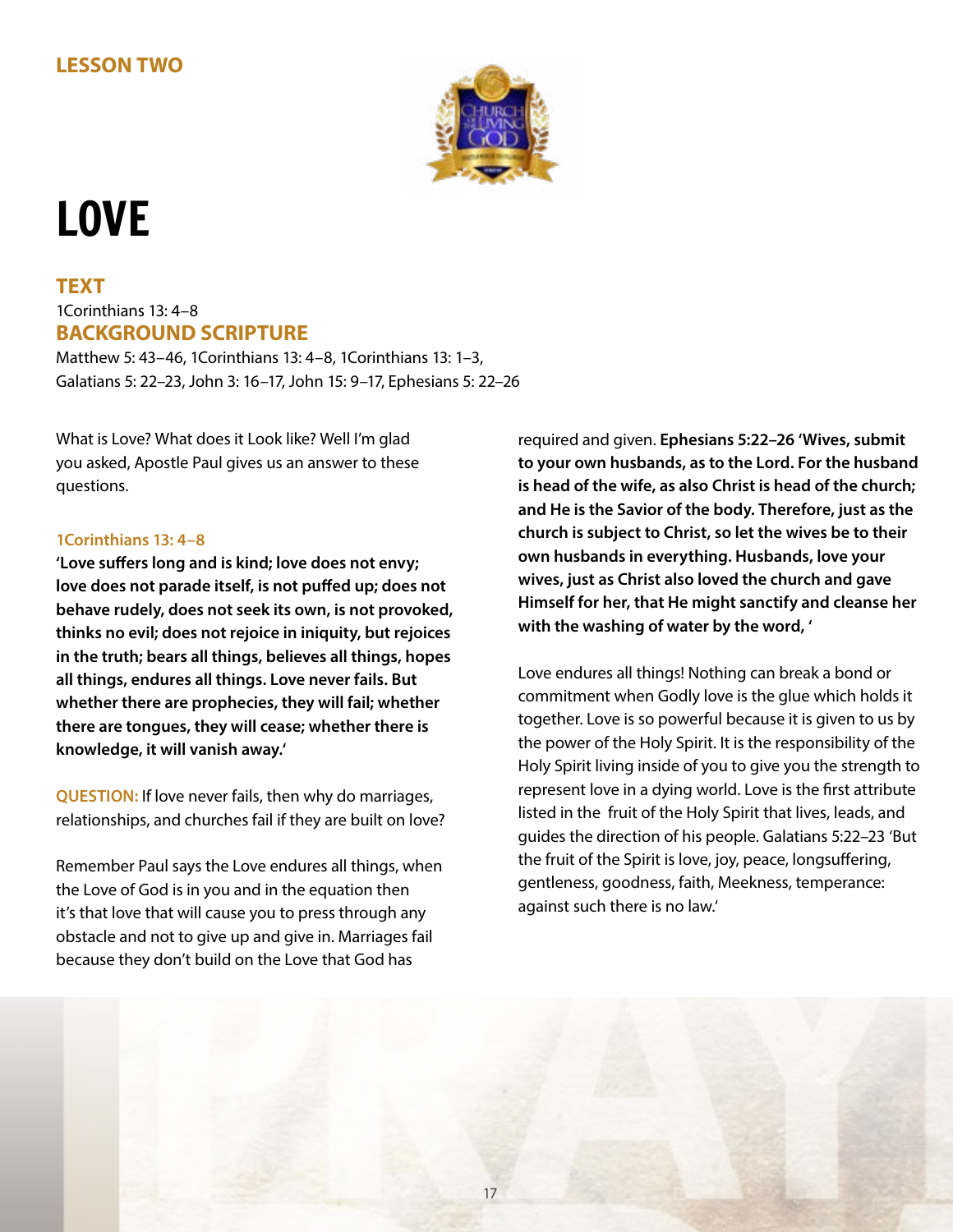

**QUESTION:** Can you show love without total submission to the power of the Holy Spirit in your life?

Once we learn as God's chosen people to express Love in everything that we do, including our thoughts and actions, we will start to see and be a part of the restoration of families, marriages, relationships and most importantly the church world wide. Jesus in his infinite wisdom gave the final commandment to his chosen disciples at the last supper after washing the disciple's feet by saying:

**34** I give you a new commandment, that you love one another. Just as I have loved you, you also should love one another. **35** By this everyone will know that you are my disciples, if you have love for one another."

This is a very powerful commandment given by our Lord Jesus Christ, we are to love one another in the same manner of which he has shown love for us. **John 15: 13 ' Greater love hath no man than this, that a man lay down his life for his friends '**

The love that we show to one another all men will know that we are followers of Jesus Christ and his disciples. The world is watching how we interact with one another and when we begin to show love one to another as Christ has shown unto us the world will see Jesus Christ, be drawn into his love, accept his salvation and begin living as part of the kingdom of God.

**COMMIT TO ACTION:** Think about an area in your life where you can show the distinguishing love that Jesus talks about (read John 13: 35) and discuss.

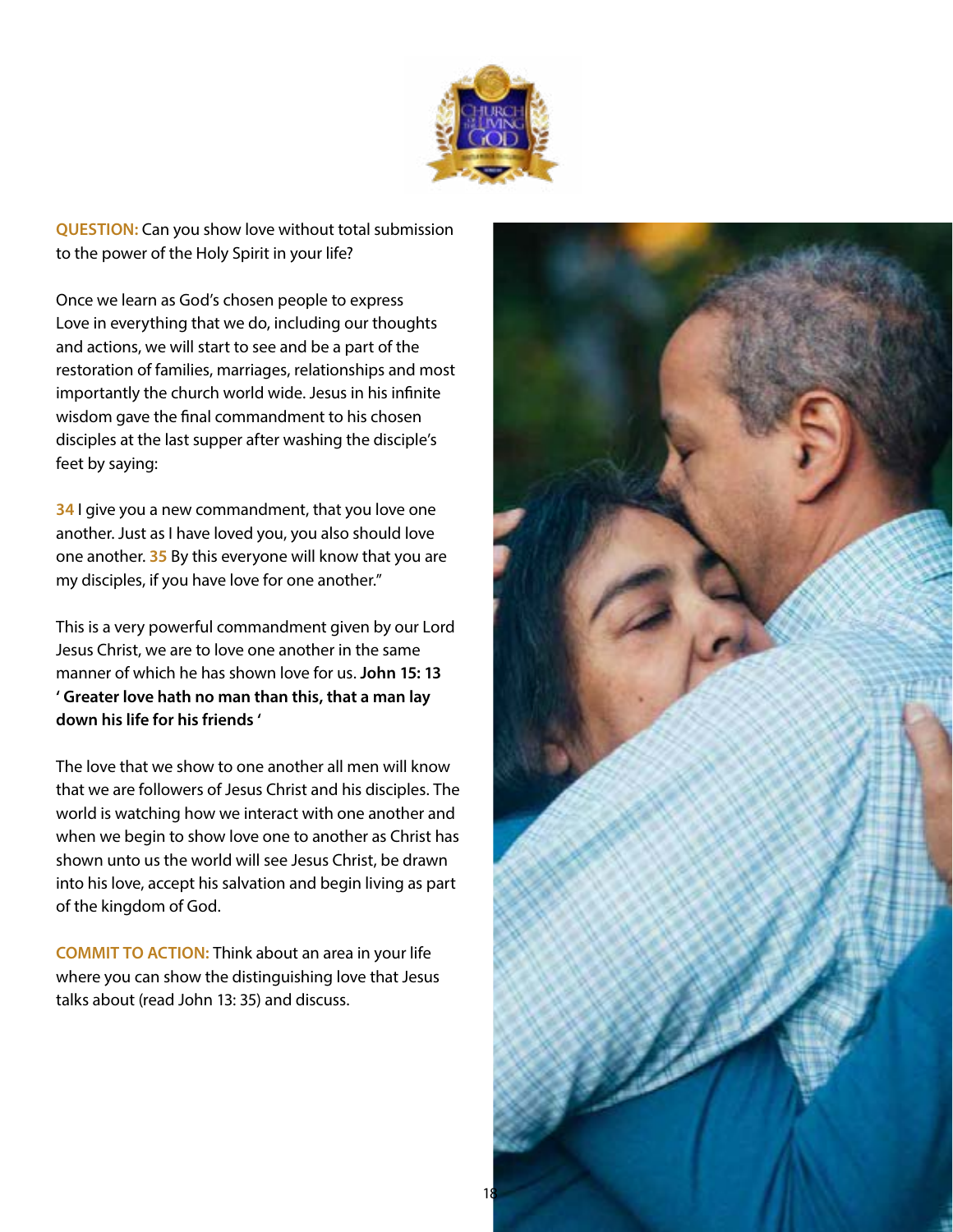# **LESSON ONE & TWO**



# **MERCY**

#### **TEXT**

## Matthew 5:7 **BACKGROUND SCRIPTURE**

Matthew 5: 7, KJV: Blessed are the merciful: for they shall obtain mercy. NLV: Blessed are the merciful, for they will be shown mercy.

# Blessed are the merciful, for they  $\Box$ will be shown mercy. —Matt 5: 7 (NIV)

# **MEDITATION MINUTE**

Mercy is given by God, the foundation of forgiveness, and when extended to others, is an act of humility<sup>1</sup>. Write down how the aforementioned quote has applied in your life.

# **SCRIPTURE CONTEX AND EXPLORATION**

Mercy, in the Old and New Testaments, is always extended from the most influential to the least powerful. For example, the rich to the poor, the largest to the smallest, from God to us. During Jesus' Sermon on the Mount, He said, "Blessed are the merciful, for they will be shown mercy." The scripture, by the very essence in which it is written, requires that we are merciful toward others.

What does it mean to be merciful toward others? In essence, it means giving you Time, Talents, and Treasures to help those who are less fortunate. Perhaps that means tutoring your friends (Time), volunteering to paint a mural (Talent) or buying a meal for a classmate you notice never eats during lunch.



When extending mercy toward others, it is important that we are mindful of our egos as an ego not tempered by Christ can lead to arrogance. When extending mercy toward others, we put the needs of others before ourselves.

**1. Bible dictionary, p. 1106**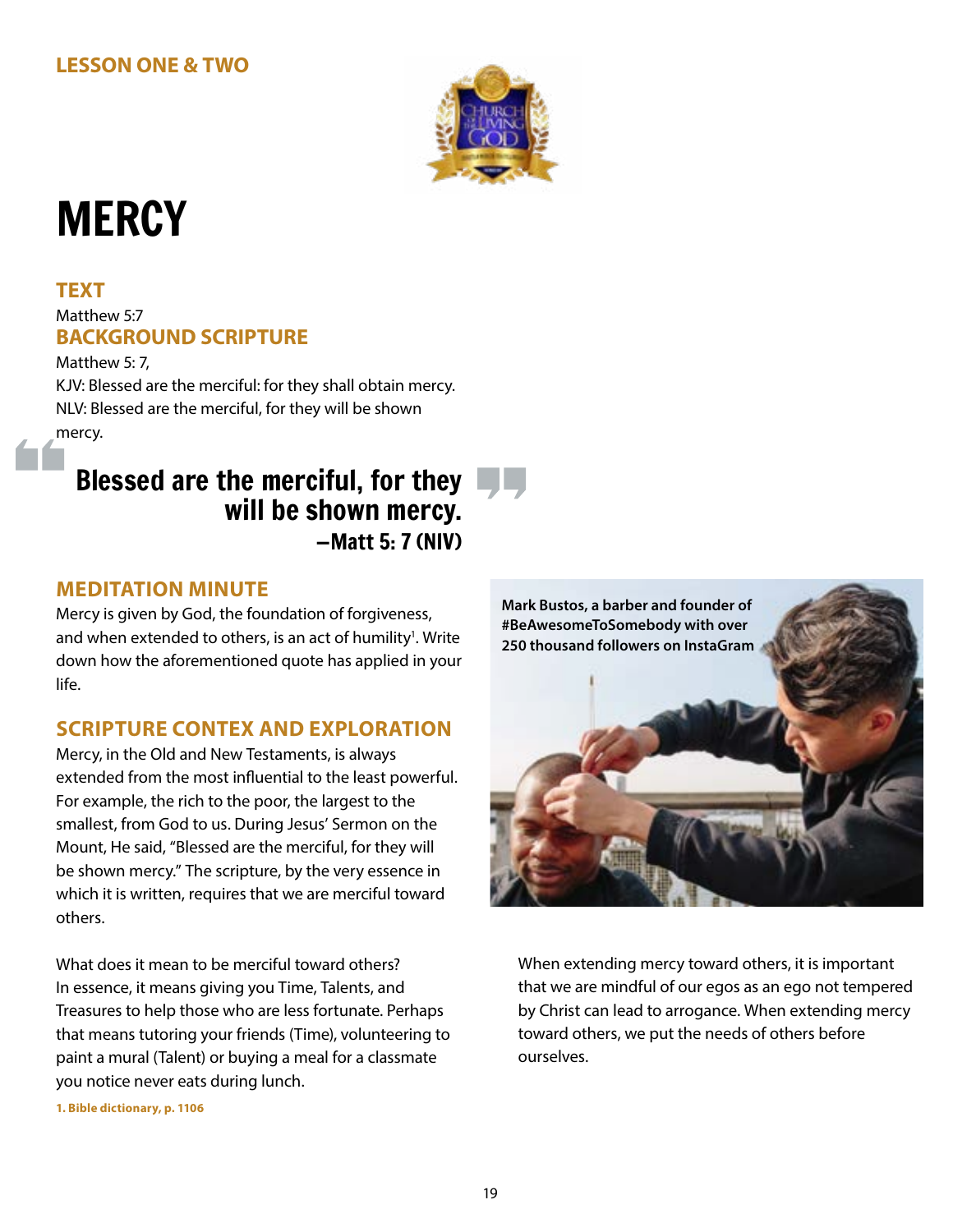

**APPLY THE LEARNINGS** Watch the short Youtube video by CNN Business

# **LET** Upscale stylist gives free cuts to homeless  $\P\P\P$



Mark Bustos works full-time at a boutique salon, where prices start at \$150. On Sunday, his only day off, Mark goes out onto the streets of New York City and gives free haircuts to the homeless.



# **Application**

True mercy is rooted in humility regardless of ones social status.To be merciful is to be forgiving and compassionate toward one another.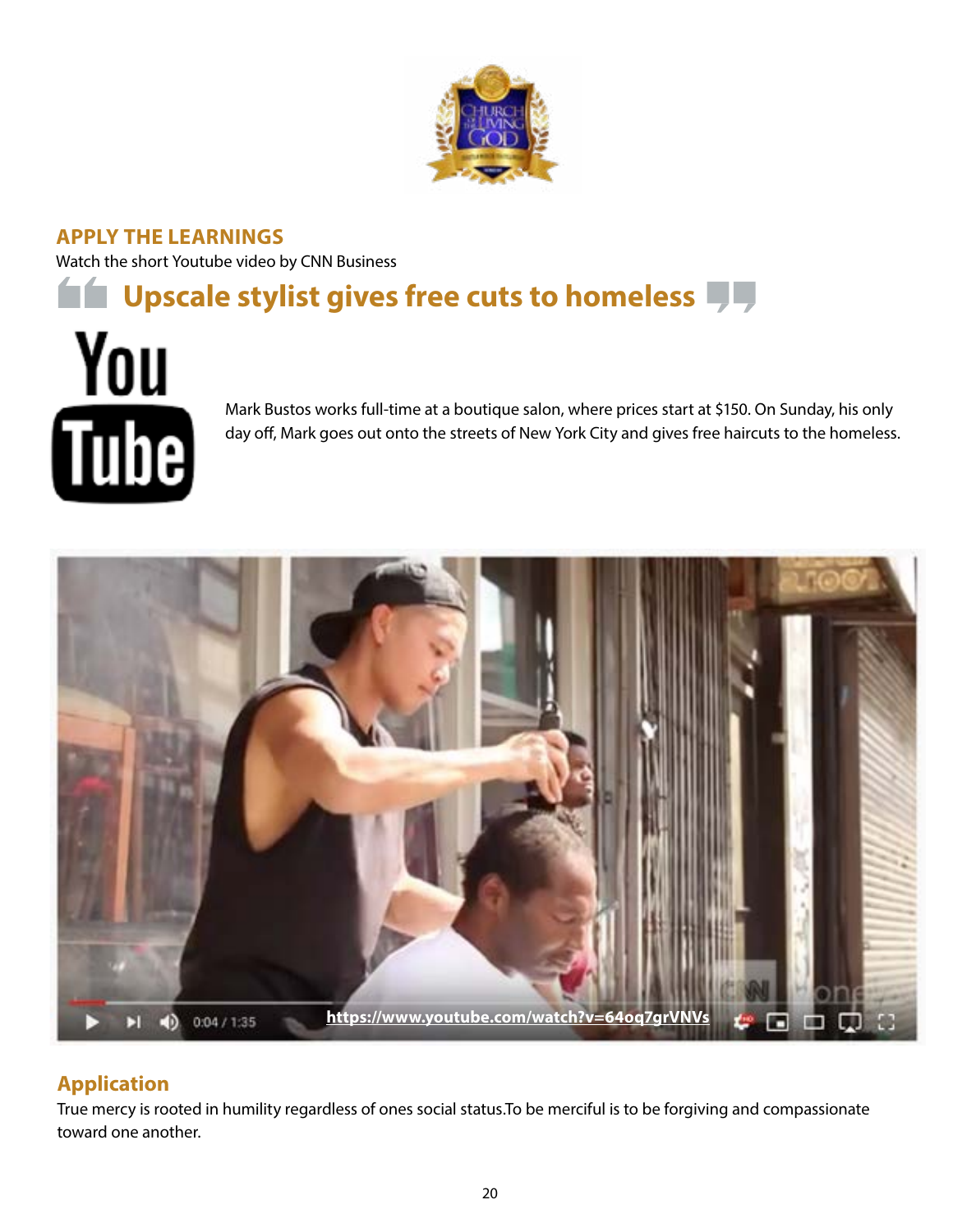

# RECONCILIATION (FIRST WITH GOD)

**TEXT** John 6: 40 **BACKGROUND SCRIPTURE** Ephesians 2: 16, Colossians 1: 20,22, Matthew 5: 23–24

# **Formy Father's will is that everyone who** looks to the Son and believes in him shall have eternal life... —John 6: 40 (NIV)

# **INTRODUCTION**

To "reconcile" simply means to re-connect or restore. In the scriptures, the role of reconciliation is a serious and important matter in God's desire and will that everyone be saved (John 6: 40). Despite the importance of reconciliation in the eyes of God, believers can sometimes find reconciliation difficult and nothing short of uncomfortable because it involves a confrontation of the issues that need to be reconciled, and surrendering in some cases self-justification for the sake of restoring the breach. It is often easier for one to diagnose the problem than it is to embrace the humility necessary to restore the relationship, but reconciliation always requires us to put God's priorities ahead of our own.

The bible gives us even greater context of what it means to reconcile. There are two ideas that come through: the restoration of a previously harmonious relationship (Eph. 2: 16, Col. 1: 20,22) or to restore someone to a favorable/friendly relations after a presumed wrong. (Matt. 5: 23–24)

In both cases, **to be un-reconciled is not God's intention for us** and that is clear (Matt. 5: 25, 2Cor 5: 20). If that is the case, then we can say with confidence that anywhere there is un-reconciliation is a place where God wants us

to do something about it and to do it immediately (Eph. 4: 26)

# **QUESTIONS FOR DISCUSSION:**

1. What do you see as the main barrier to reconciliation for Christians if the scriptures make it clear it's important to God? (Take a few minutes to discuss)

In order to make reconciliation a priority in our lives, we must first understand and accept our reconciliation with God. Without this, it is impossible to make reconciliation a part of our lives as Christians. Let's explore a little deeper.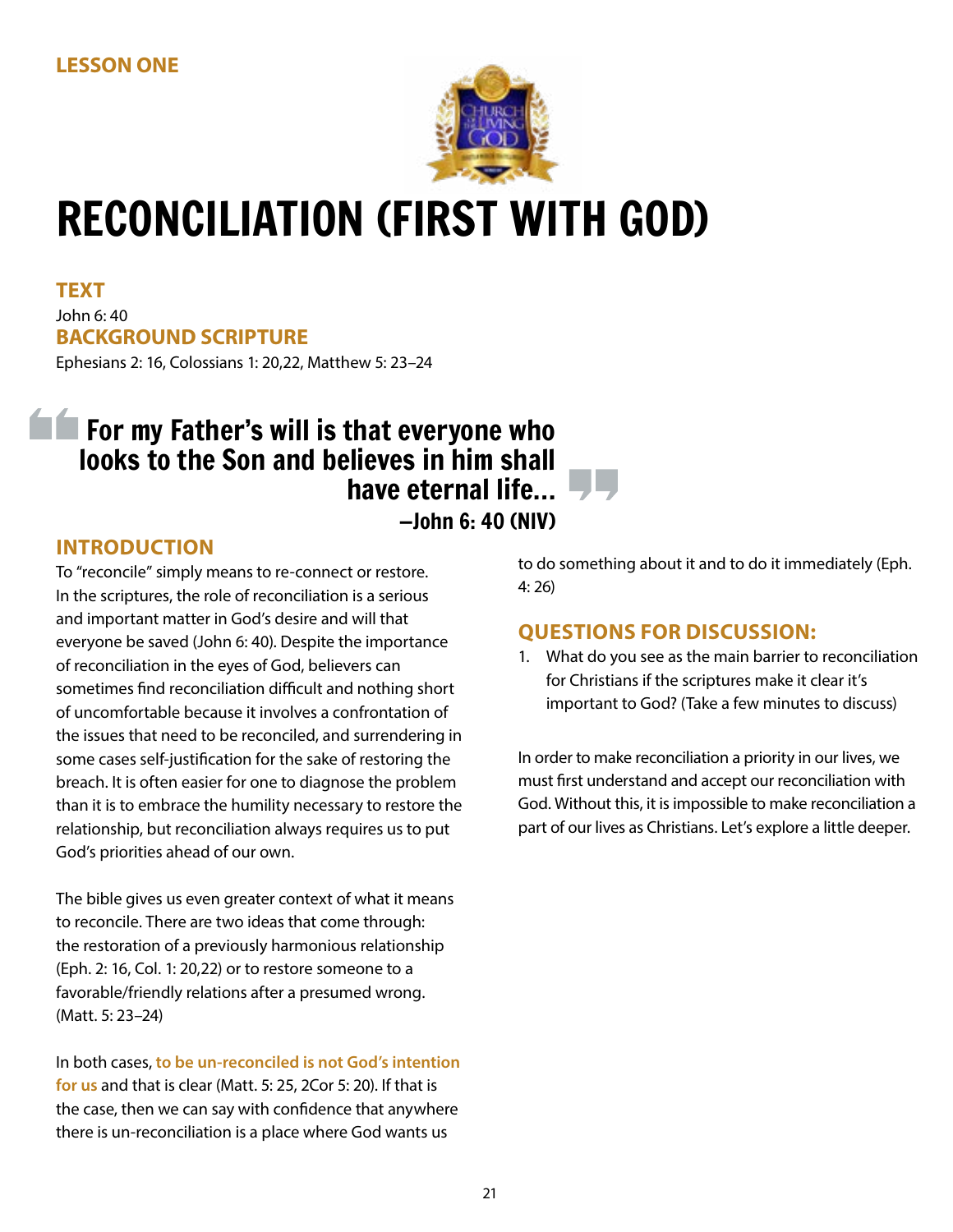

## **RECONCILIATION WITH GOD**

2Cor 5: 17 So if anyone is in Christ, there is a new creation: everything old has passed away; see, everything has become new! 18 All this is from God, **who reconciled us to himself through Christ, ...**"

This is huge! We're familiar with the idea of Jesus dying on the cross for our sins, but first it's important and exciting to understand that we are able to be received by God the father (with all rights and privileges) because of the actions of Jesus who willingly took our place in the penalty of our sins! The scriptures say, *"in Christ God was reconciling the world to himself, not counting their trespasses against them, and entrusting the message of reconciliation to us (2Cor 5: 19)."* We are reconciled back to God no matter how deep or horrible our past lives were (pause to reflect). We point out the obvious here because when we get to the scriptural mandate in lesson #2 to be reconciled with one another, it's going to become critically important that you have **a clear view of what God has overlooked/forgiven you of** by sending His son to die on the cross. (Discuss)

The second thing to remember about being reconciled with God is that we are reconciled in order to serve others (more to come on this in lesson #2). Our reconciliation is not just about making it to heaven or being declared righteous, but comes with the responsibility to help others recover also. Let's read Paul's message to the Corinthian church in **The Message Bible**  (thought for thought manuscript translation): *All this comes from the God who settled the relationship between us and him, and then called us to settle our relationships with each other. God put the world square with himself through the Messiah, giving the world a fresh start by offering forgiveness of sins. God has given us the task of telling everyone what he is doing. We're Christ's representatives. God uses us to persuade men and women to drop their differences and enter into God's work of making things right between them (2Cor 5:18-20).* Read the following questions and discuss:

## **QUESTIONS FOR DISCUSSION**

- 1. What is the church's role in supporting reconciliation to God?
- 2. How do you see Jesus' reconciling us to Him changing how we think about others?
- 3. What do you see as the main stumbling blocks to someone realizing the benefit of being reconciled to God?

In preparation for Lesson #2, reflect on the idea that God reconciled us to Himself so that we could help others be reconciled.

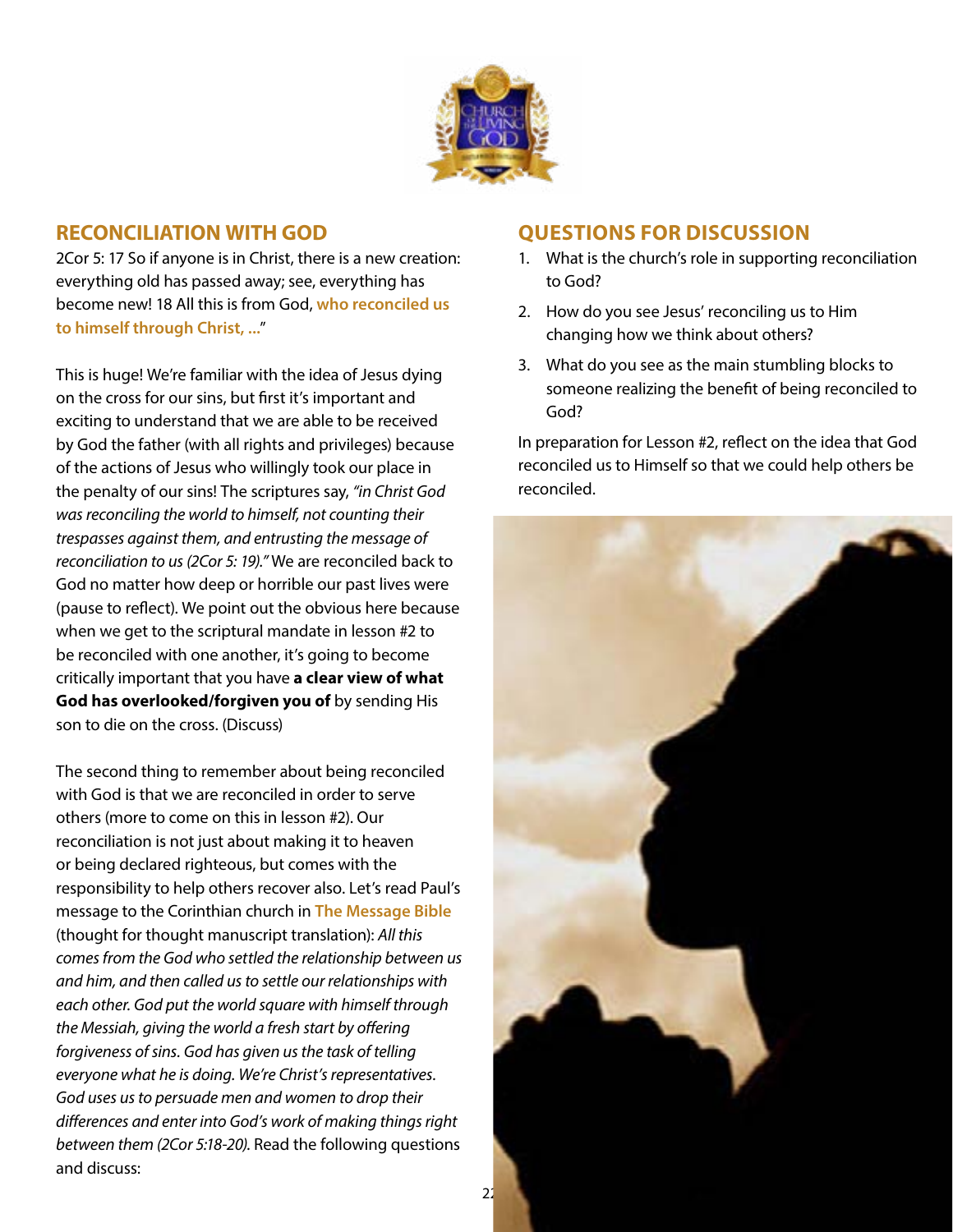

# RECONCILIATION (WITH OTHERS)

# **INTRODUCTION**

It was a little over 12yrs ago when just about every news outlet in America carried as their headline the story of Charles Roberts. Charles, a dairy truck driver who apparently was nursing a 20yr-old grudge, entered an Amish school classroom in Pennsylvania shooting 11 people. Before the situation ended, Charles killed 5 school-age Amish girls before turning the gun on himself. Almost as shocking as the news of the killing itself were the stories of the Amish community's response. Many from the community attended the funeral of the killer to support his widow and afterwards, gave an "unspecified" financial gift to the widow of Charles Roberts. When asked about the financial support given to the widow of the murderer, a spokesman for the Amish said they wanted to "forgive the murderer". One community leader said, "… forgiveness is a journey, that you need help from your community of faith and from God ... to make and hold on to a decision not to become a hostage to hostility. He went on to further say, "It is understood that hostility destroys community."

The Amish spokesman was speaking of reconciliation when he mentioned the "journey" of forgiveness. As a reference point, reconciled means "to make peace" (diallassomai). As mentioned in lesson #1, the road of reconciliation begins with the act of forgiveness, but forgiveness alone doesn't encompass the necessary work to bring the relationship back together. Be clear that the work of restoration belongs to God and He will accomplish its end, but He chooses to accomplish the work through you beginning with repairing the breach between you and Him (lesson #1). Reconciliation builds off of the root of forgiveness but involves putting back to the original state which requires real effort, time, and patience (take a moment to discuss).

# **QUESTIONS FOR DISCUSSION:**

- 1. Think about a time when you were involved in or caused a relationship to be breached/divided. What made it difficult to instantly resolve the situation?
- 2. How, if any, did God's relationship with you inform how you approached reconciliation? Did it ever get resolved and if so, what factors impacted how long it took?

Reconciliation goes far beyond saying you forgive someone or offering superficial smiles, but requires real work that often prevents the church (you) from operating in your full strength. To reconcile means choosing not to become a hostage to the hostility of the offense. Looking at the Amish community's response above, they forgave Charles Roberts the day they showed up for his funeral but what they were doing in supporting Charles's wife and children was something much more.

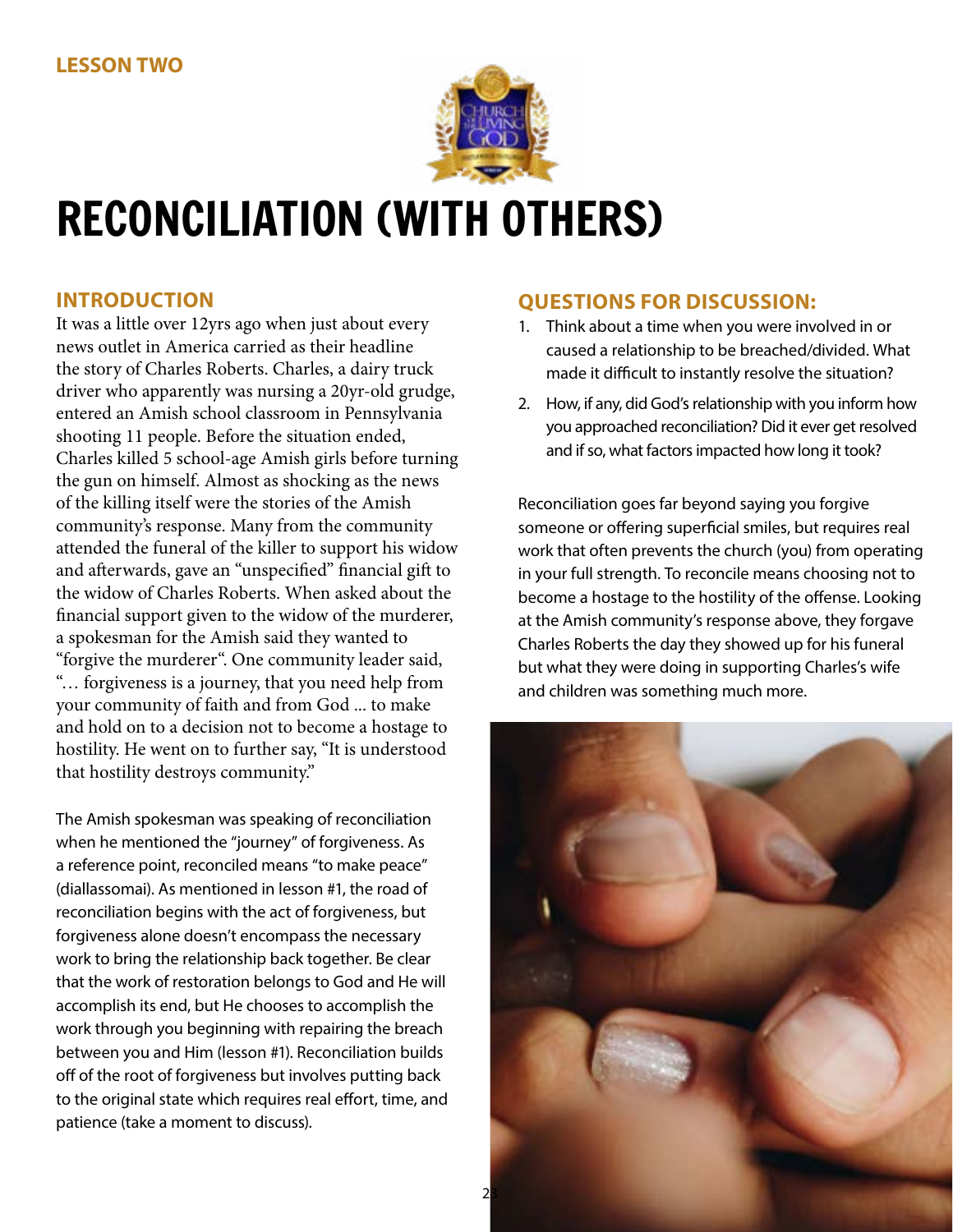

### **RECONCILIATION WITH OTHERS**

So how do we move from hurt to reconciled? While people approach reconciliation from different vantage points and in different ways, there are some fundamentals that must be included to have the impact God intended when he chose to reconcile us back to Himself:

#### 1. **Own Your Part In The Breach:**

Sometimes, reconciliation never starts because people stay stuck on trying to agree on who is to blame for the division. God's desire for mankind is that everyone might be saved (John 6: 40) but the enemy will use division to counter the will of God. That said, the first step is to find your part in the separation and own it! (this does not mean that you confess to causing the breach, but it does mean you recognize division is not God's will).

#### 2. **Have a Sense of Urgency & God's Priority:**

"…if you are offering your gift at the altar and there remember that your brother has something against you, leave your gift there before the altar and go. First be reconciled to your brother, and then come and offer your gift. (Matt. 5: 23–24)" Much has been said about the importance and regularity of making offerings to God which is well placed. Jesus essentially says as important as offerings were in the worship of God, the relationships and reconciliation to others is more important in worship & kingdom building.

## **QUESTIONS FOR DISCUSSION**

- 1. As you think about the last two points, are there relationships today that are unreconciled? Discuss
- 2. What can others learn from your handling or views on reconciliation?

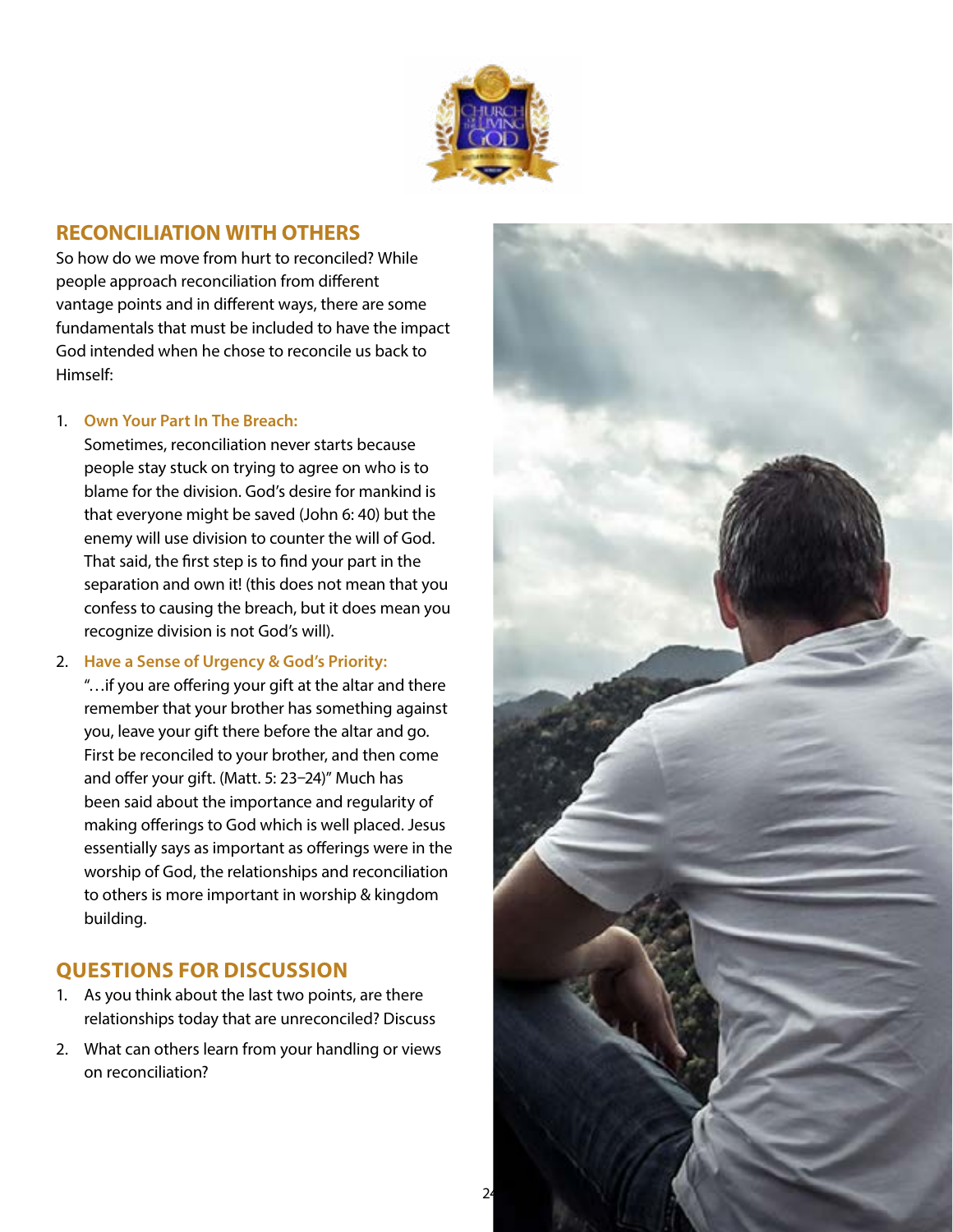

# GRACE

**TEXT** Titus 2: 11–15

í fi

For the grace of God that bringeth salvation hath appeared to all men. Teaching us that, denying ungodliness and worldly lusts, we should live soberly, righteously and godly in this present world —Titus 2: 11–12 (NIV)

# **ILLUSTRATION**

A young Sunday school student was asked by the teacher, if he knew what "Love and Grace" meant. The young boy replied, "If I came home and told my mama, I was hungry and she gave me a slice of bread, that would be love. But If she put some jelly on it that would, that would be love and grace."

# **SCRIPTURE CONTEXT & EXPLORATION**

Grace has been generally defined as "The Unmerited or Underserved Favor of God." This general definition poses some problems when we try and apply it to all scriptures in the Bible. For example, Luke 2: 40 reads "And the child grew, and waxed strong in spirit, filled with wisdom and the grace of God was upon him." How can we say that Jesus needed (unmerited or underserved) favor upon him?

A better definition would be "The empowering presence of God to do what we are called to do and to be what we are called to be." (His manifested Presence) Now there is no question that after salvation, we need the help of God to maintain a Christian lifestyle. Before his Christ ascension he told his disciples, in John 16: 12 & 13a, "I have yet many things to say unto you, but ye cannot bear them now.

Howbeit, when He, the spirit of truth, is come, He will guide you into all truth."

# **WHAT THE TEXT SAYS**

It was the grace of God that brought our salvation and by His manifest presence, (The Holy Spirit). He would teach us how maintaining a Christian life-style, denying 'ungodliness and worldly lust', that we could 'live soberly, righteously and godly in this present world'. Without this help Satan would continuously have us bound, all because of our sinful nature. I John 3:8 reads, "He that committed sin is of the devil, for the devil sinneth from the beginning. For this purpose, the Son of God was manifested that He might destroy the works of the devil."

# **WHAT THE TEXT MEANS**

Chapter 2 & 3 of Titus encourages 'Good Works'. The emphasis of this Epistle is not that we are saved by good works, but by his Mercy (3: 5) and justified by His Grace (3: 7). All Christian believers are to be "zealous of good works" (2: 14). Young and old, men, women, boys and girls, lifestyles that are so righteous, that even non-believers would be made ashamed, "having no evil thing to say of you." —Titus 2: 8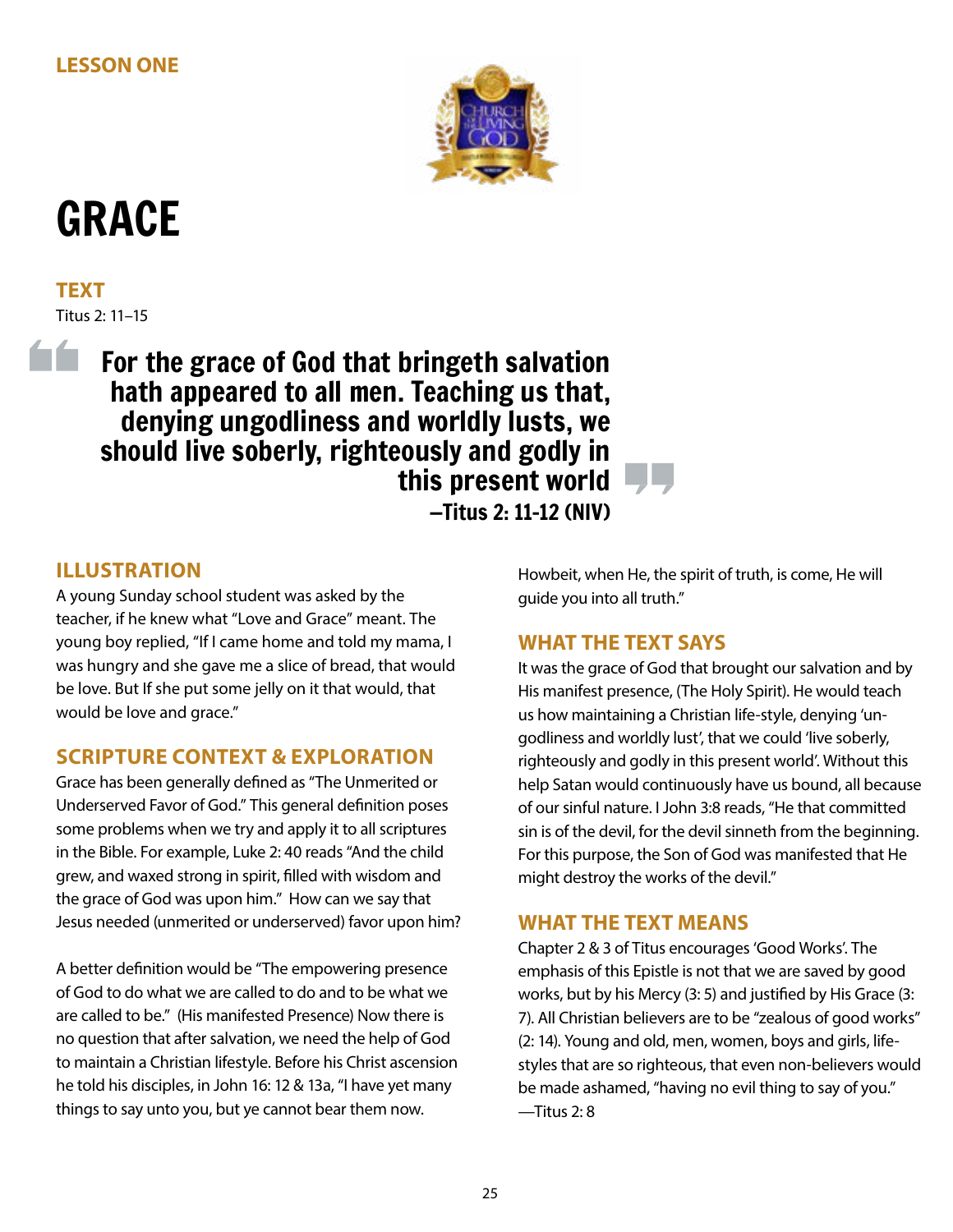

#### **WHY DOES THIS MATTER TODAY?**

In nearly every New Testament Book, the Lord's return is mentioned. The first century Church looked for the immediate return of our Lord and Savior. Now more than 2000 years later, the Church is still looking for His return. Because, we have the whole bible, we understand that there are some things yet to be fulfilled before His coming, but His return is closer now than it has been before. We need to make certain that we our living in accord with His Will, His Word and His Way. Since no man know the day or the hour of His return, we need to be ready. There is one thing of which I am certain, that when you close your eyes in death, He has already come back for you.

### **HOW CAN WE APPLY THE LESSON?**

Titus 2 Verses 1–8 provides a rubric that can be a start. Civil obedience to authorities, children obeying their parents and teachers. (obedience to parents, was the first commandment given with promise). Providing an honest day's work for an honest day's pay. Showing real character (Someone has said Character is what you do, when nobody is watching.

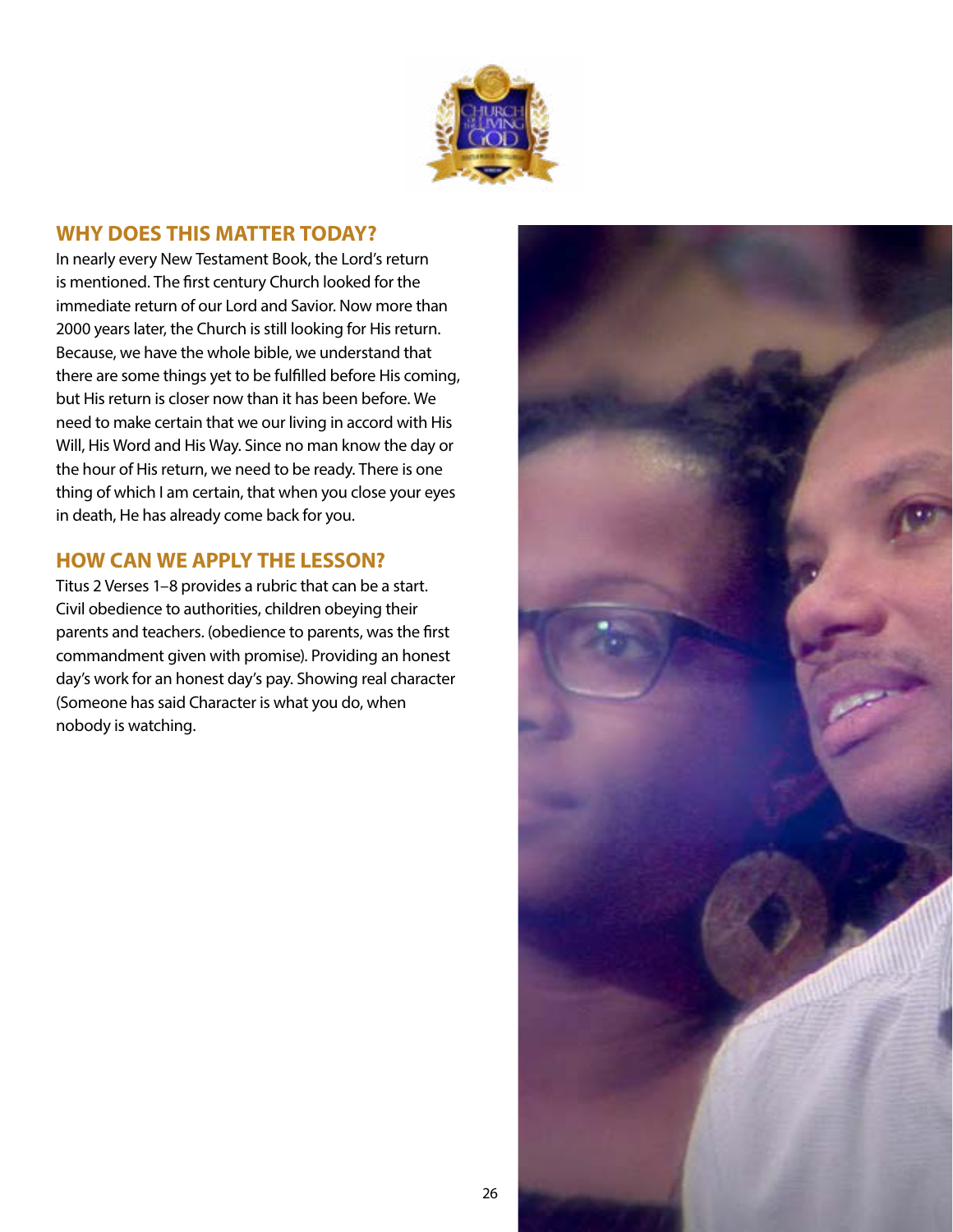

# GRACE

**TEXT** Titus 2: 11–13

**For the grace of God that bringeth salvation hath appeared** to all men, Teaching us that, denying ungodliness and worldly lusts, we should live soberly, righteously, and godly, in this present world; Looking for that blessed hope, and the glorious appearing of the great God and our Saviour Jesus Christ;

—Titus 2: 11–13 (KJV)

## **MEDITATION MINUTE**

Take a minute and write down how you would define "grace" according to this scripture.

## **SCRIPTURE CONTEXT & EXPLORATION**

Grace has been generally defined as "The Unmerited or Underserved Favor of God". This general definition poses some problems when we try an apply it to all scriptures in the Bible.

This definition is incomplete as it does not take into account how God has called behave in alignment with grace. Consider the following definition: Grace is the empowering presence of God to do what we are called to do and to be what we are called to be". (His manifested Presence) Now there is no question that after salvation, we need the very help of God to maintain a Christian life style.

Grace comes from God and is something we reflect the light of grace on others.

## **ILLUSTRATION**

Four volunteers are needed to serve as actors for this activity:

- 1. Narrator,
- 2. the Vice Principal,
- 3. Taylor, and Avery. Read through the short skit.

**Narrator:** Although Avery and Taylor were once close friends, time commitments to sports and taking different classes caused them to drift apart. Today, Avery and Taylor are more like acquaintances.

Taylor was scrolling on InstaGram and saw that Avery posted a meme insinuating that Taylor was a thief. Angered by the post and feeling betrayed, Taylor asks for there to be a mediation in hopes of having the post taken down.

The vice principal calls Avery and Taylor into their office and it goes as follows: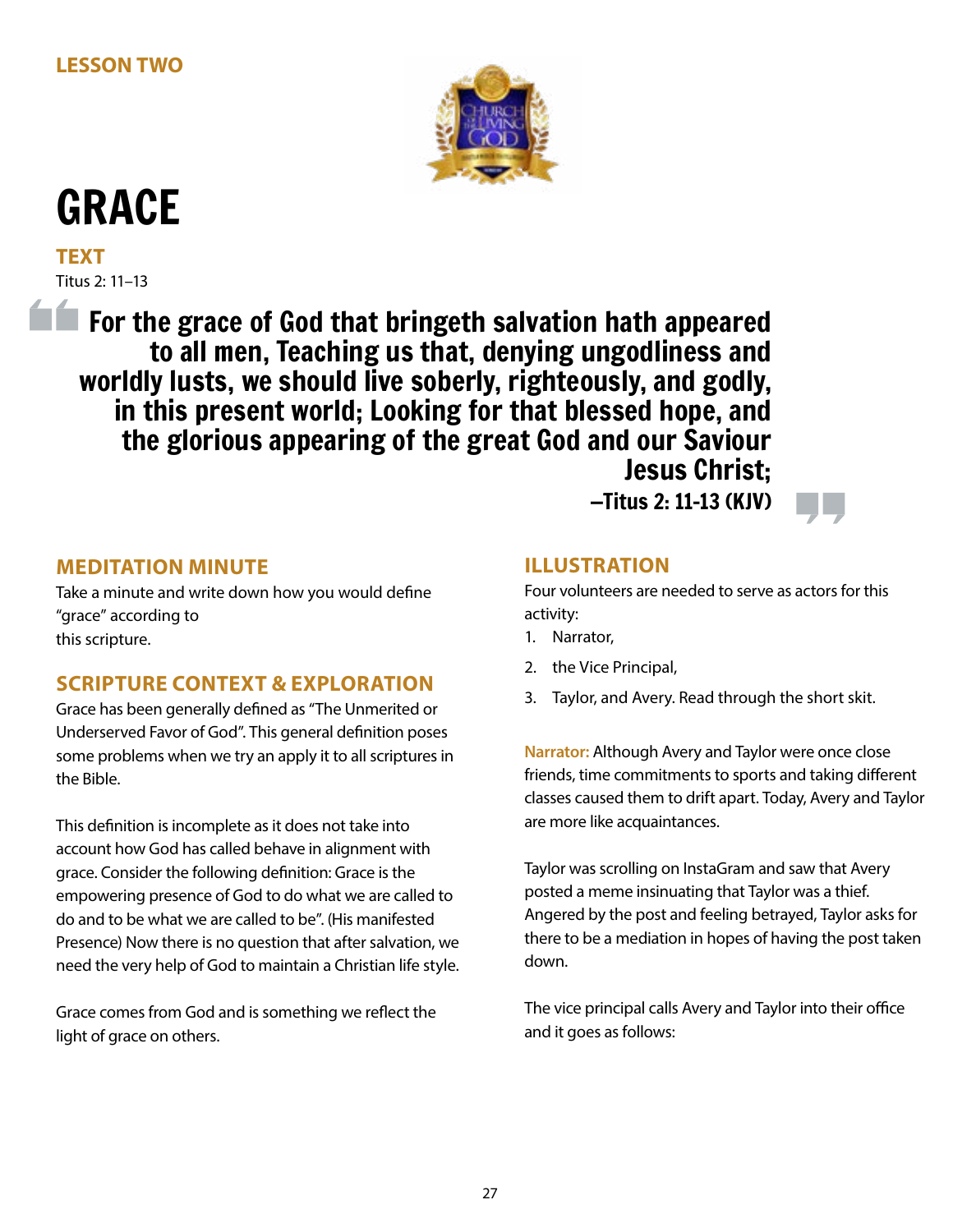

**Vice Principal:** Alright y'all. I saw the meme Avery posted online accusing Taylor of being a thief. It's obvious that the rumors are causing some tensions between you two and I want to help y'all resolve it.

**Taylor:** I just want to know why you would post a lie about me online.

**Avery:** I didn't make the post, I just reposted it.

**Taylor:** Either way you know it's a lie so why would you repost it? That doesn't even make sense.

**Avery:** I don't know it was funny. I mean my bad.

**Narrator:** Avery agrees to take the post down, however, Taylor continues to have negative feelings toward Avery. The following week, every time Taylor and Avery saw one another, there was unspoken tension between them.

## **PROCESSING QUESTIONS**

- 4. Have you ever been in a situation similar to Avery and Taylor? How did you feel?
- 5. Has there been a time when an issue was "resolved" with the help of an adult, but internally you still felt conflicted or angry? How did you resolve that internal conflict?
- 6. Grace is the empowering presence of God to do what we are called to do and to be what we are called to be. Using this definition, how can you address current or future conflicts from the perspective of grace?
- 7. Our scripture text posits that the grace of God can literally teach "us that, denying ungodliness and worldly lusts, we should live soberly, righteously and godly in this present world." What are three things you can do to approach others in grace in times of peace? In times of conflict?

## **THINGS TO CONSIDER MOVING FORWARD**

Not everyone is going to like you and you aren't going to like everyone. Consider naming the person or thing in your life that is a barrier to your happiness "Grace." This will remind you to walk in grace and help you keep Christ in the midst of what you do.

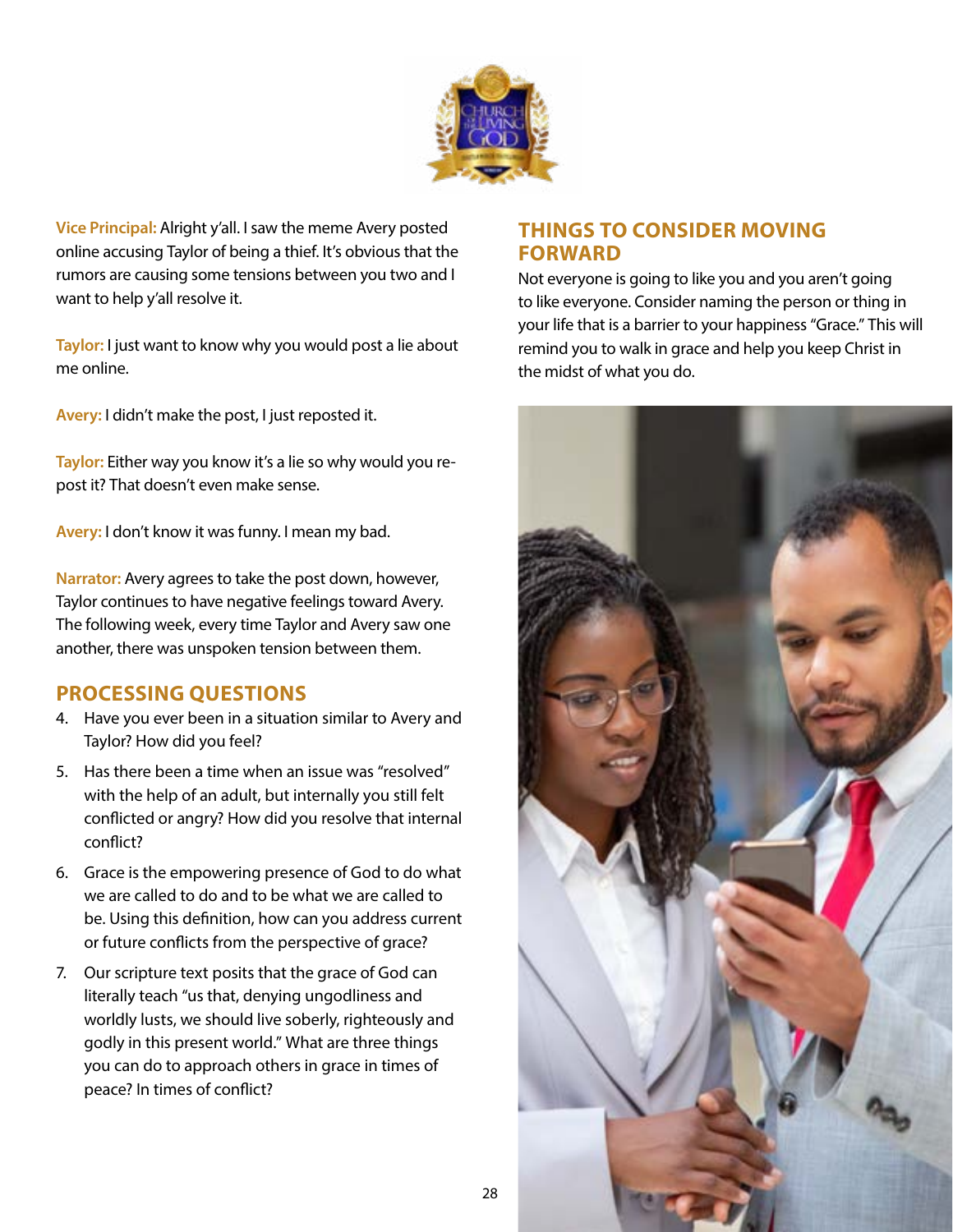

**Study to shew thyself approved** unto God, a workman that needeth not to be ashamed, rightly dividing the word of truth. —2 Tim 2:15 (KJV)